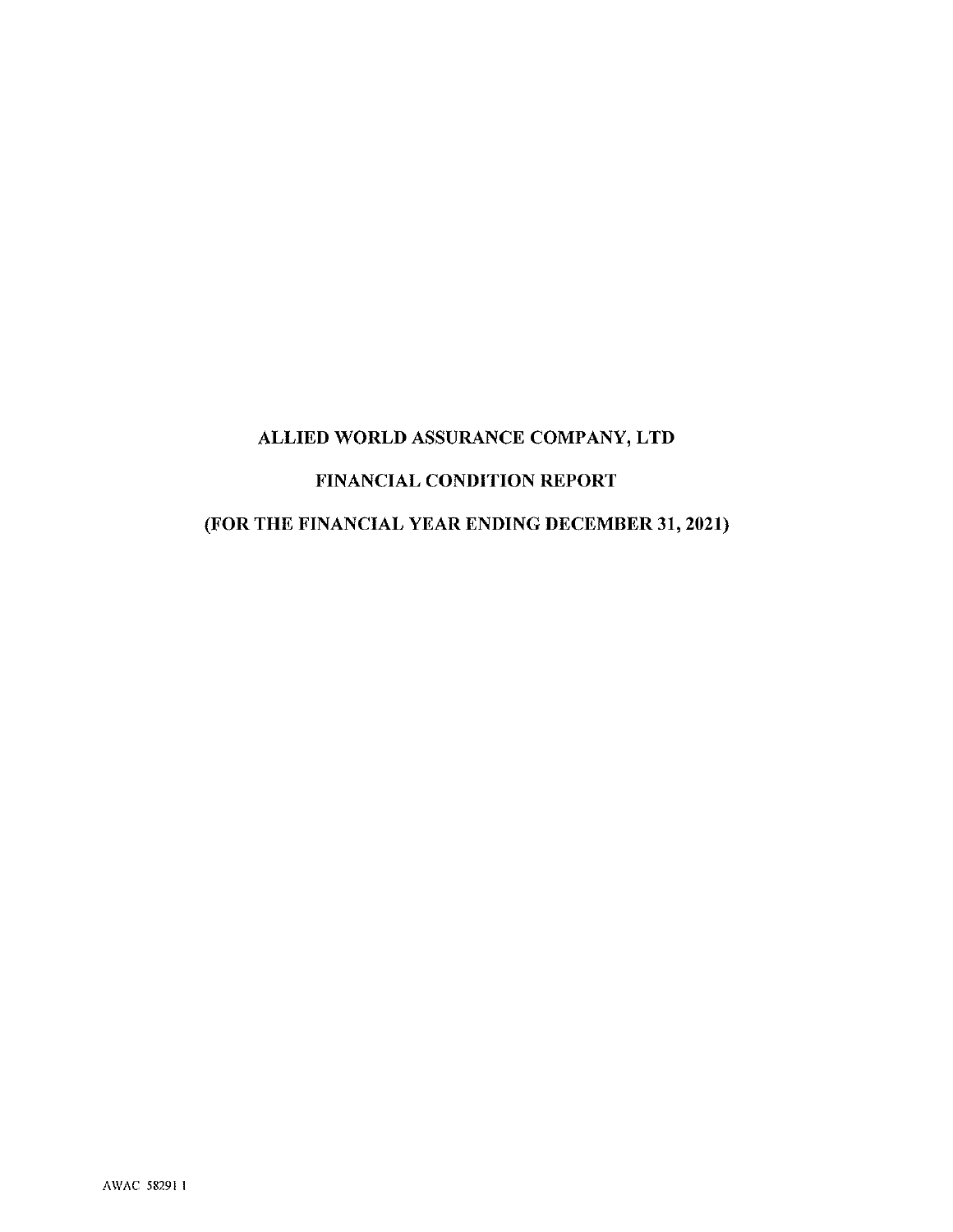| 1.            |                                                                                              |
|---------------|----------------------------------------------------------------------------------------------|
| A.            |                                                                                              |
| В.            |                                                                                              |
| C.            |                                                                                              |
| D.            |                                                                                              |
| Ε.            |                                                                                              |
| F.            |                                                                                              |
| G.            |                                                                                              |
| 2.            |                                                                                              |
| A.            | Board and Senior Executive Structure, Roles, Responsibilities and Segregation of             |
| B.            |                                                                                              |
| C.            |                                                                                              |
| D.            |                                                                                              |
| E.            |                                                                                              |
| F.            |                                                                                              |
| G.            |                                                                                              |
| 3.            |                                                                                              |
| A.            |                                                                                              |
| В.            |                                                                                              |
| C.            |                                                                                              |
| D.            | Investment in Assets in Accordance with the Prudent Person Principles of the Code of Conduct |
| E.            |                                                                                              |
| 4.            |                                                                                              |
| A.            | Valuation Basis, Assumptions and Methods to Derive the Value of Each Asset Class21           |
| <b>B.</b>     | Valuation Basis, Assumptions and Methods to Derive the Value of Technical Provisions 22      |
| $C_{\bullet}$ |                                                                                              |
| D.            | Valuation Basis, Assumptions and Methods to Derive the Value of Other Liabilities  24        |
| E.            |                                                                                              |
| 5.            |                                                                                              |
| A.            |                                                                                              |
| В.            |                                                                                              |

# **Contents**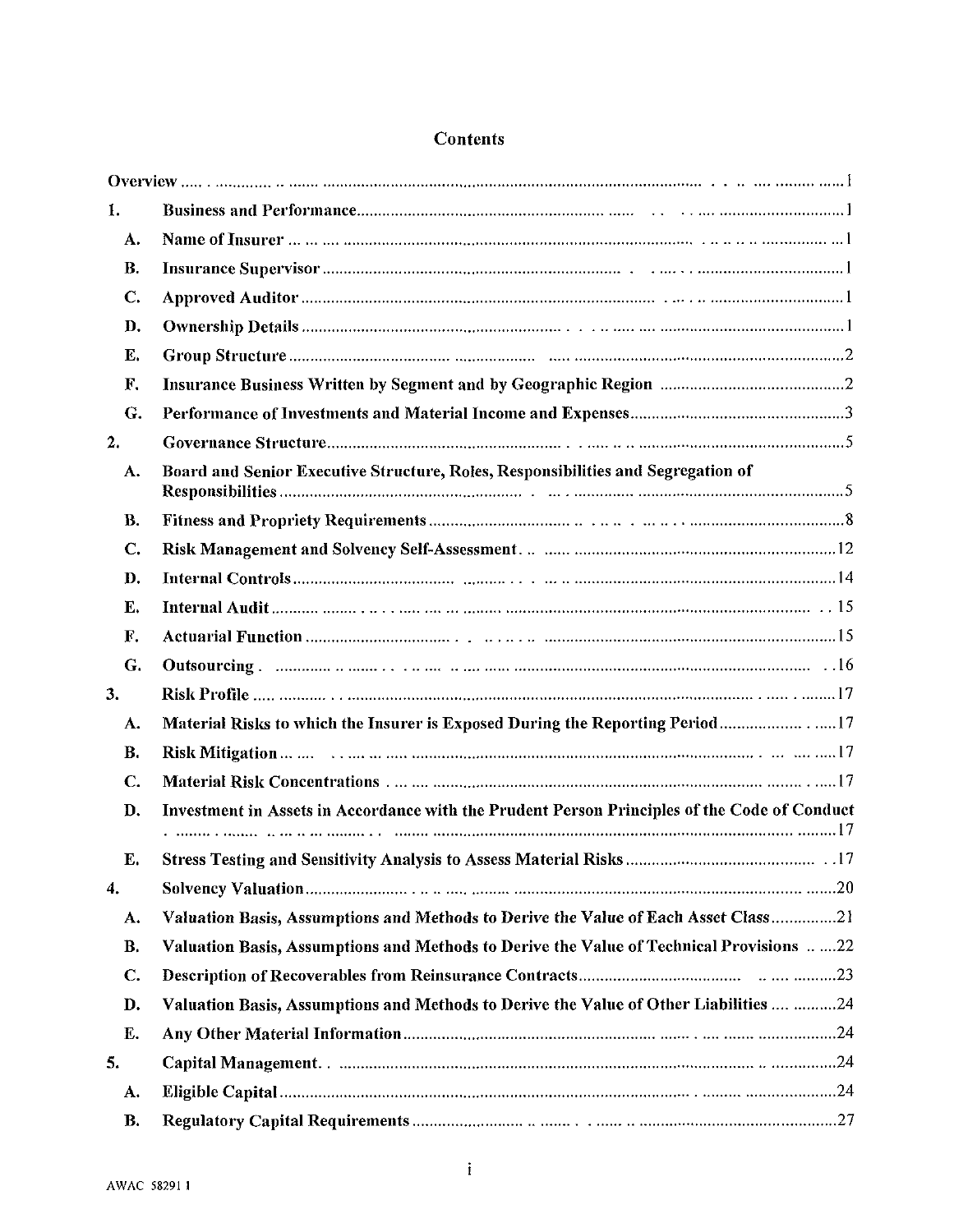| 6. |                                          |
|----|------------------------------------------|
|    | <b>Exhibit A -- Organizational Chart</b> |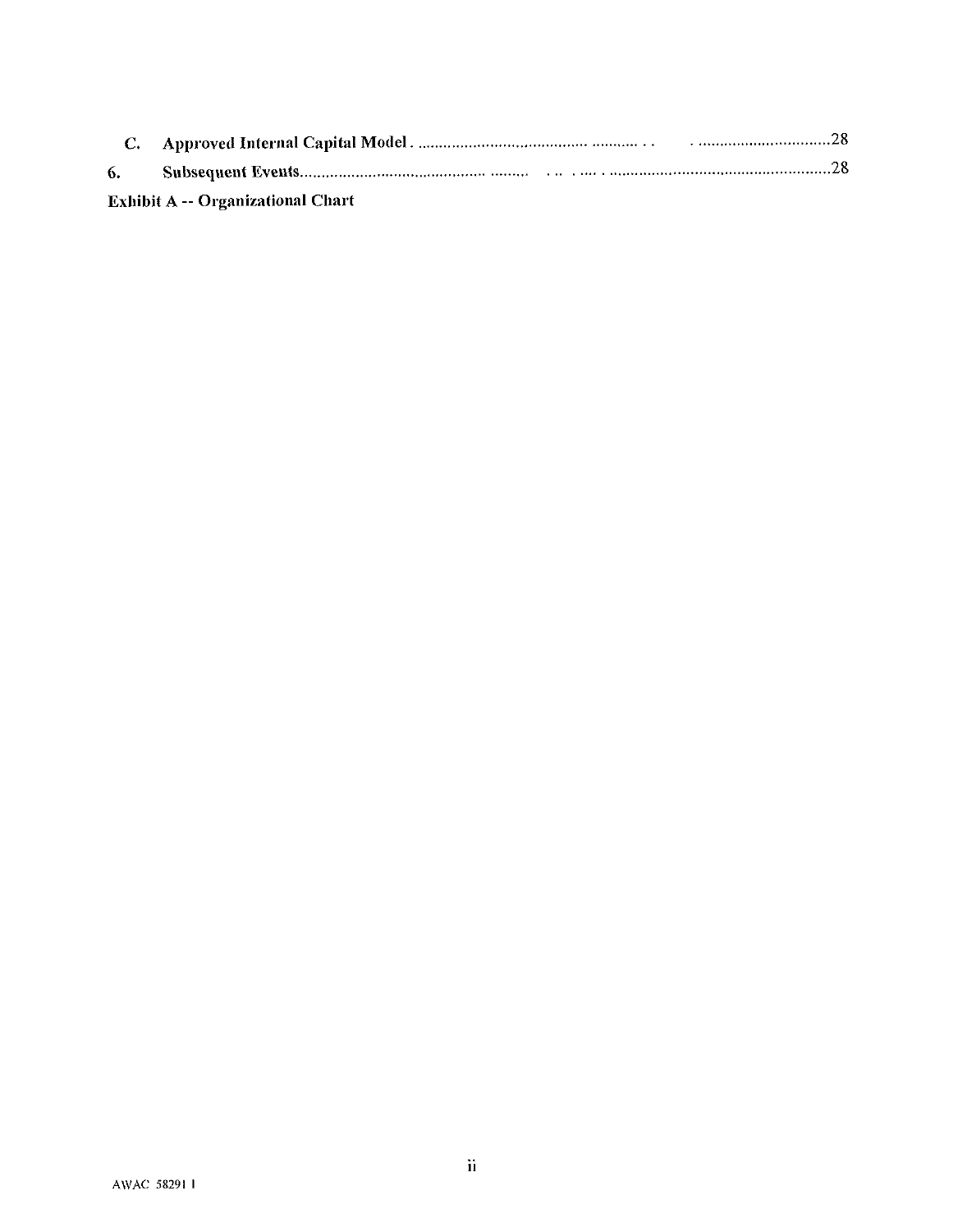#### Overview

This Financial Condition Report is in respect of Allied World Assurance Company, Ltd ("Allied World Bermuda" or the "company") for the financial year ending December 31, 2021.

Unless the context otherwise requires, references in this report to the terms "Allied World". the "Allied World Group", "we," "us," "our" or other similar terms mean, collectively, Allied World Assurance Company Holdings, Ltd and its subsidiaries, including Allied World Bermuda,

Amounts are expressed in millions of United States dollars, except for share, per share, percentage and ratio information

This Financial Condition Report has been compiled in accordance with the Insurance (Public Disclosure) Rules 2015, as amended, of Bermuda

We will make available, free of charge through our website (www.awac.com), this Financial Condition Report as of May 13, 2022. A printed version is also available for any person who sends a request to Allied World Assurance Company, Ltd, 27 Richmond Road, Pembroke HM 08, Bermuda, Attention: Legal & Compliance Department.

#### 1. Business and Performance

#### A. Name of Insurer

Allied World Bermuda was incorporated in Bermuda on November 13, 2001 and is licensed as a Class 4 insurer by the Bermuda Monetary Authority (the "Authority").

#### **B.** Insurance Supervisor

Bermuda Monetary Authority 43 Victoria Street Hamilton HM 12 **Bermuda** 

#### C. Approved Auditor

PricewaterhouseCoopers Ltd. Washington House, 4th Floor 16 Church Street Hamilton HM 11 Bermuda

#### D. Ownership Details

Allied World Bermuda is a wholly-owned subsidiary of Allied World Assurance Company Holdings I, Ltd, a Bermuda holding company ("Intermediate Holdings"). Intermediate Holdings is a wholly-owned subsidiary of Allied World Assurance Company Holdings, Ltd ("Holdings").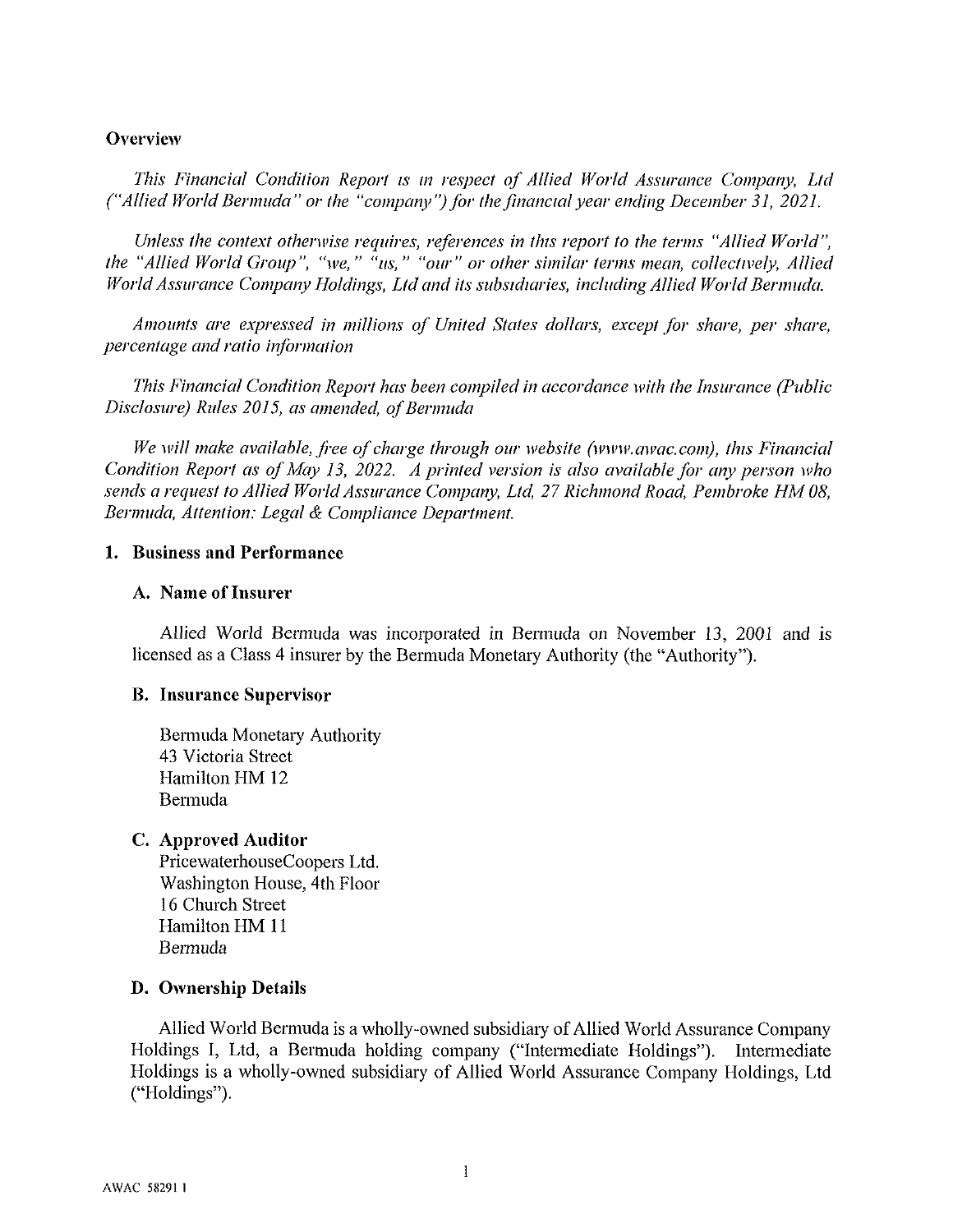Holdings is a holding company headquartered in Bermuda, whose subsidiaries provide innovative property, casualty and specialty insurance and reinsurance solutions to clients worldwide. Holdings currently serves as the principal holding company of the Allied World Group.

Holdings is owned approximately 71% by 1102952 B.C. Unlimited Liability Company ("1102952"), approximately 18% by OCM Goldfish Inc. and approximately 11% by other minority investors. 1102952 is a British Columbia unlimited liability company and is a whollyowned subsidiary of Fairfax Financial Holdings Limited, a corporation existing under the laws of Canada and traded on the Toronto Stock Exchange under the symbols FFH and FFH.U ("Fairfax"). Fairfax completed its acquisition of the Allied World Group on August 17, 2017 and the Allied World Group is part of the Fairfax group of companies. Mr. Vivian Prem Watsa has been the Chairman and Chief Executive Officer of Fairfax since 1985. He beneficially owns and controls approximately 44% of the shares in Fairfax, and therefore holds an indirect control interest of approximately 31% in the Allied World Group.

#### **E.** Group Structure

Please see the Organizational Chart attached as Exhibit A hereto.

#### F. Insurance Business Written by Segment and by Geographic Region

We have two business segments: Global Insurance and Global Reinsurance. These segments and their respective lines of business and products may, at times, be subject to different underwriting cycles. We modify our product strategy as market conditions change and new opportunities emerge. We do this by developing new products, targeting new industry classes or de-emphasizing existing lines. Our diverse underwriting skills and flexibility allow us to concentrate on the business lines where we expect to generate the greatest returns. Each of our segments utilizes significant gross limit capacity.

| Segment                                | 2021      | 2020      |
|----------------------------------------|-----------|-----------|
| Global Insurance                       | \$4,390.2 | \$3,510.3 |
| Global Reinsurance                     | 1,087.0   | 850.6     |
| Total                                  | \$5,477.2 | \$4,360.9 |
| Related Party*                         | 102.5     | 75.6      |
| <b>Total (including Related Party)</b> | \$5,579.7 | \$4,436.5 |

The table below illustrates our gross premium written by business segment:

The table below illustrates our gross premium written by underwriting location:

| Location             | 2021      | 2020      |
|----------------------|-----------|-----------|
| <b>United States</b> | \$3,517.0 | \$2,770.5 |
| Bermuda              | 865.5     | 741.4     |
| Asia Pacific         | 358.0     | 322.2     |
| Europe               | 577.8     | 25.7      |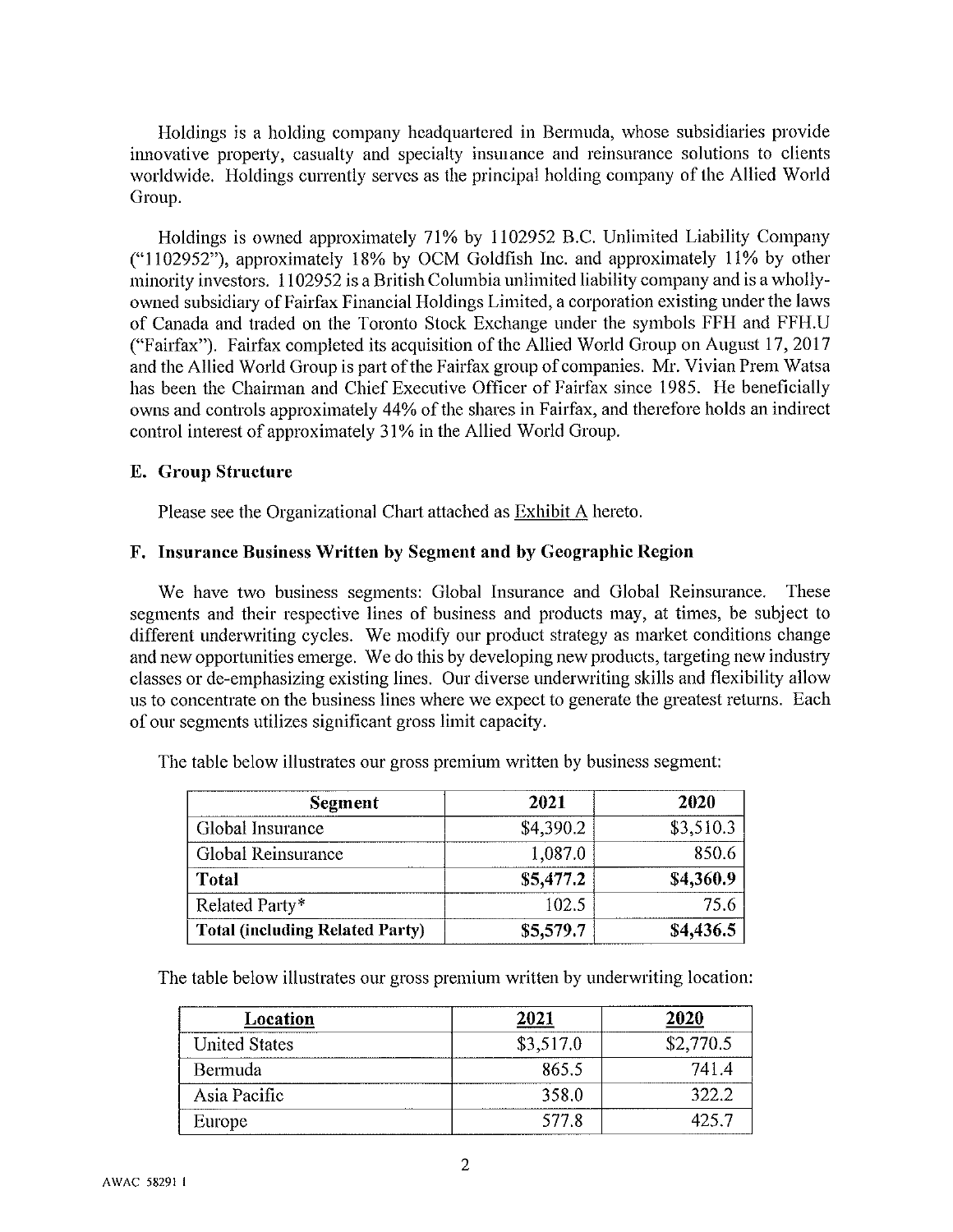| Canada                                 | 158.9             | 10 L.     |
|----------------------------------------|-------------------|-----------|
| Total                                  | \$5,477.2         | \$4,360.9 |
| Related Party*                         | LO <sub>2</sub> . | 75.6      |
| <b>Total (including Related Party)</b> | \$5,579.7         | \$4,436.5 |

\* Related party premiums assumed by Allied World Bermuda from other members of the Fairfax group of companies.

#### G. Performance of Investments and Material Income and Expenses

#### i. Investments

To help ensure adequate liquidity for the payment of claims, we take into account the maturity and duration of our investment portfolio and our liability profile. In making investment decisions, we consider the impact of various catastrophic events to which we may be exposed. The majority of our assets are invested in fixed income markets. We have investments in other invested assets, including private equity interests and loans.

**Investment Type** 2021 2020 **Balance Balance Return** Return **Return Return**  $\frac{0}{6}$  $\frac{0}{6}$  $1.6%$ **U.S. Government Securities** \$4,001.9  $(0.4)$  $(0.0\%)$ \$2,307.1 38.0 and Agencies Non-U.S. Government 429.8 452.7 21.9 4.8  $(8.2)$  $(1.9)$ Securities and Agencies State, Municipalities and 120.8 11.3 9.3 107.6 24.3 22.6 **Political Divisions Corporate Securities** 1,157.2 1.6  $0.1$ 3,304.0 270.7 8.2 **Asset-backed Securities** 9.0 2.4 26.2  $15.0$ 11.2  $1.7$ Equities 1,562.2 346.3  $22.2$ 1,028.0  $(63.5)$  $(6.2)$ Hedge Funds and Private 555.1 112.9 20.3 601.3 40.1 6.7 Equity **Other Private Securities** 187.5 22.6 173.6  $12.1$  $(11.5)$  $(6.6)$ Loans 430.5 19.4 4.5 219.2 12.1 5.5 19.0 15.0 **Real Estate**  $1.1$ 5.7  $(5.0)$  $(33.3)$ **Total** \$8,473.0 509.0 \$8,223.5 328.8 Cash and Cash Equivalents 6.9  $1.1$ **Others** 16.7  $(1.1)$ Derivatives 10.8  $21.3$  $0.0$  $(5.7)$  $(42.9)$  $(28.3)$ **Expenses Total Portfolio Return** \$511.0 \$294.7 6.0 3.6

The following table shows the return by investment type for Allied World Bermuda: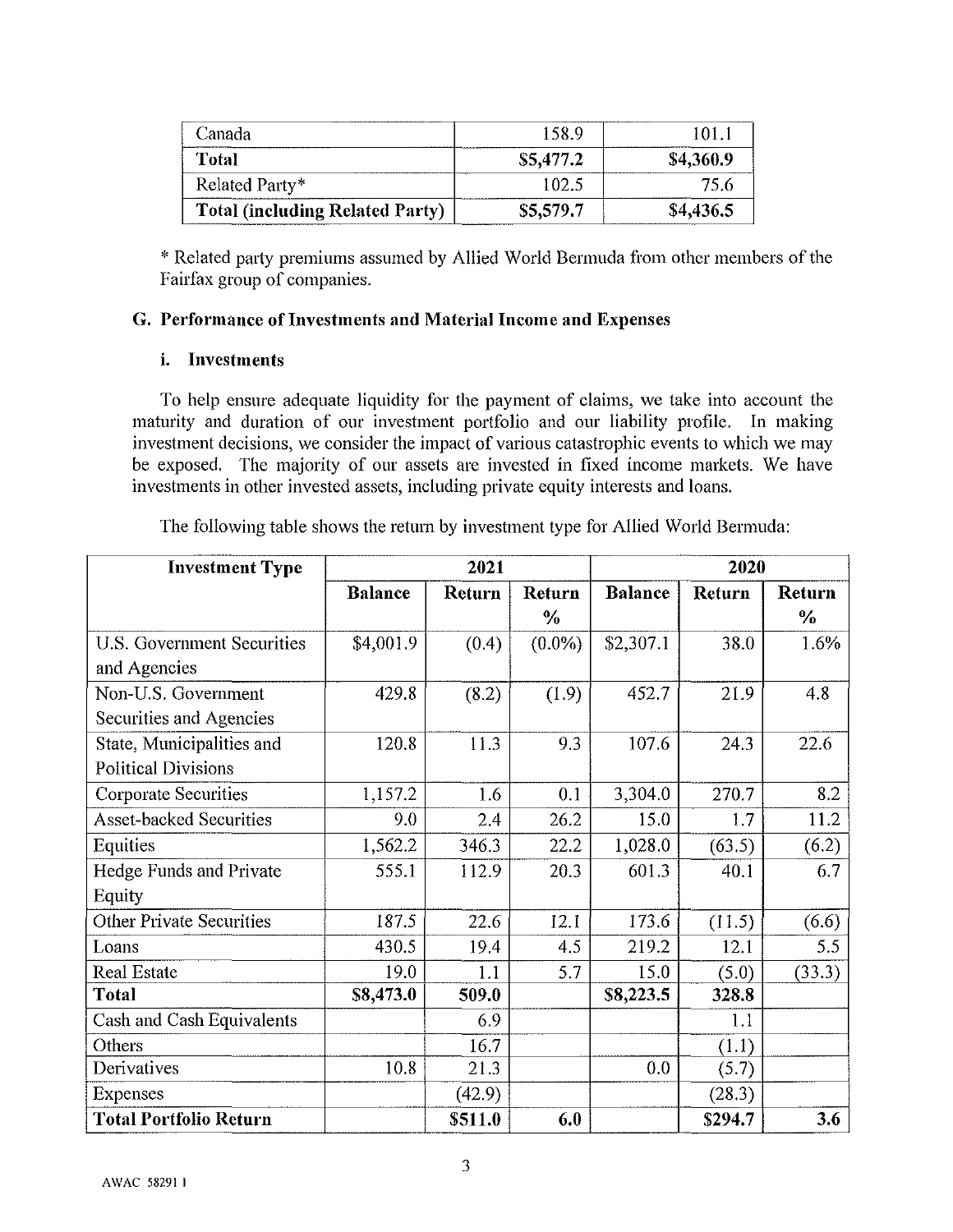The total return of our investment portfolio combines net investment income and realized investment gains or losses.

The investment strategy of Allied World Bermuda continues to be refined within the context of the Fairfax group of companies. High levels of cash and cash equivalent holdings, along with decreased holdings in corporate bonds, resulted in lower net investment income during 2021 compared to 2020. Our equity holdings performed well during the year with significant market appreciation.

#### ii. **Material Income and Expenses**

The company derives its revenues primarily from premiums on insurance policies and reinsurance contracts, net of any reinsurance or retrocessional coverage purchased. Net premium written during 2021 increased across almost all lines of business driven by higher rates on new and renewal business.

For the year ended December 31, 2021, the company recorded net favorable prior year reserve development primarily related to net favorable prior year reserve development in the Reinsurance segment, primarily driven by the casualty and property reinsurance lines of business, partially offset by net unfavorable prior year reserve development in the Insurance segment, primarily driven by casualty and property lines of business. In addition, the company incurred net losses, before reinstatement premiums, of \$313.8 million in catastrophe-related losses. The net losses incurred from Hurricane Ida, Texas winter storms, European floods, German storm, December U.S. tornadoes, West Coast wildfires and other catastrophe events were \$128.6 million, \$84.9 million, \$73.7 million, \$9.8 million, \$8.0 million, \$6.5 million and \$2.3 million, respectively.

For the year ended December 31, 2020, the company recorded net favorable prior year reserve development primarily related to net favorable prior year reserve development in the Reinsurance segment, primarily driven by the casualty and property reinsurance lines of business, partially offset by net unfavorable prior year reserve development in the Insurance segment, primarily driven by casualty and property lines of business. In addition, the company incurred net losses, before reinstatement premiums, of \$152.8 million in catastrophe-related The net losses incurred from Hurricane Laura, West Coast Wildfires, Midwest losses. Derecho, Australian Bushfires, Nashville Tornadoes, Hurricane Delta, Hurricane Sally, Hurricane Zeta and other catastrophe events were \$46.1 million, \$26.5 million, \$26.1 million, \$9.8 million, \$14.9 million, \$11.7 million, \$5.5 million, \$3.7 million and \$8.5 million, respectively.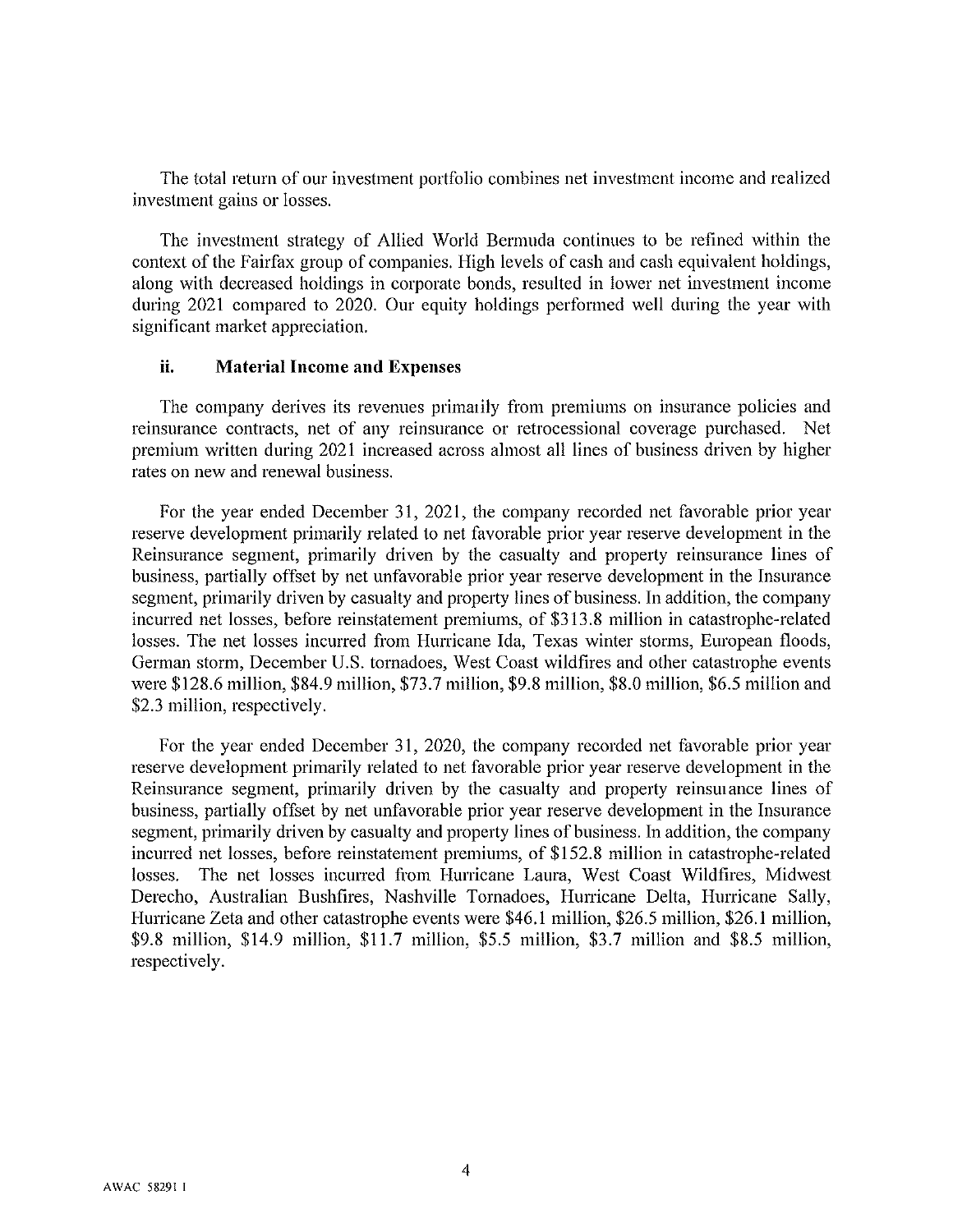#### 2. Governance Structure

#### A. Board and Senior Executive Structure, Roles, Responsibilities and Segregation of **Responsibilities**

#### i. **Allied World Bermuda's Board of Directors**

| Name              | <b>Position</b> |
|-------------------|-----------------|
| Louis Iglesias    | Director        |
| Wesley D. Dupont  | Director        |
| John Bender       | Director        |
| Michael McCrimmon | Director        |

#### ii. Allied World Bermuda's Senior Executives

| Name              | <b>Position</b>                           |
|-------------------|-------------------------------------------|
| Colm Singleton    | Head of Bermuda Office                    |
|                   | Executive Vice President, Head of Bermuda |
|                   | and Global Markets Claims Group           |
| Michael McCrimmon | Vice Chairman                             |
| Thomas McKevitt   | Executive Vice President, Bermuda         |
|                   | Reinsurance                               |
| Peter Cooper      | Senior Vice President, Chief Actuary      |
| Michael Cann      | Vice President, Bermuda Controller        |

#### iii. Board Leadership Structure

The Board of Directors of Allied World Bermuda (the "Board") is comprised of four executive directors. Mr. Louis Iglesias is the Chairman of the Board and is also the President & Chief Executive Officer of the Allied World Group.

As part of the Allied World Group, the Board is subject to the Allied World Group's corporate governance framework and the Code of Business Conduct and Ethics of the Allied World Group. In addition, as part of the Fairfax group of companies, the Board is subject to the corporate governance framework and the Code of Business Conduct and Ethics of the Fairfax group of companies.

#### iv. Risk Oversight

The Board has oversight of the following:

- Risks that may directly or indirectly impact the company's financial statements;
- The company's business and operational risks; and
- The company's investment risks.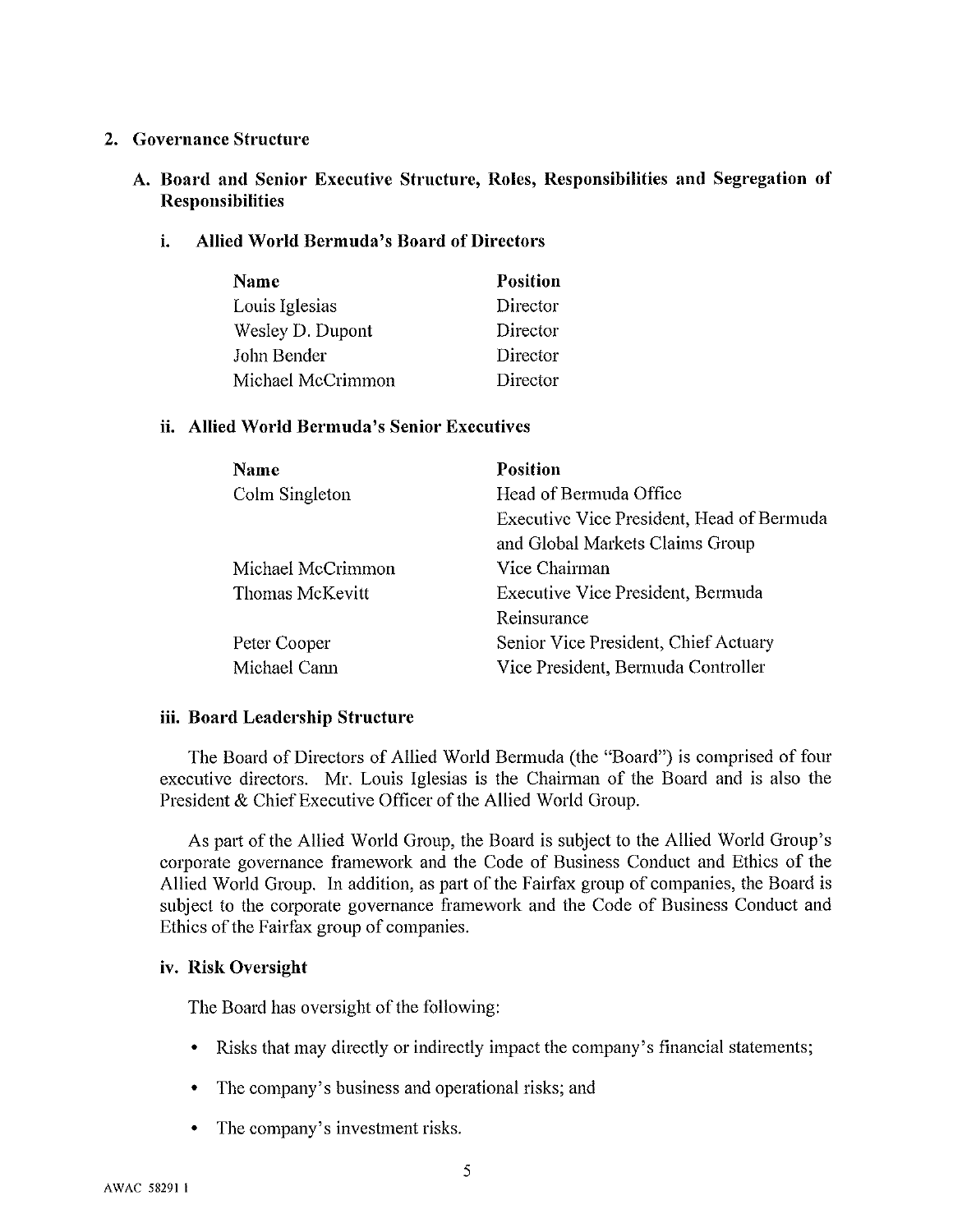The Board of Directors of Holdings (the "Holdings Board") reviews and recommends the overall firm-wide risk appetite statement applicable to the Allied World Group and, as it pertains to Allied World Bermuda, the Board oversees compliance with this statement by management of Allied World Bermuda.

The Board receives reports from senior management who have day-to-day risk management responsibilities, including reports from the President  $\&$  Chief Executive Officer; the Chief Financial Officer; the Chief Operating Officer (who also has responsibility for overseeing legal and compliance matters); the Chief Risk Officer; the Chief Actuary; the Chief Information Officer; the Head of Internal Audit and the company's independent auditors. These reports address various aspects of risk assessment and management relating to the company's financial statements. The Board meets with the company's senior management as part of its oversight of the company's underwriting, pricing and claims risks. Throughout the year, the Board will also receive reports from other operational areas. To assist it in its oversight of the company's investment risk exposures, the Board receives reports from internal personnel who have responsibility for overseeing investments and external investment managers and advisors.

#### v. Remuneration Policy and Practices and Performance-based Criteria Governing the Board, Senior Executives and Employees

**Compensation Philosophy** For consistency, the Holdings Board overseas the compensation programs for all employees of the Allied World Group. The insurance and reinsurance industry is very competitive, cyclical and often volatile, and our success depends in substantial part on our ability to attract and retain talented, high-achieving employees who will remain motivated and committed to the company during all insurance industry cycles. We have a strong pay-for-performance philosophy and believe that an effective executive compensation program is one that:

- Rewards strong company and individual performance;
- Aligns the interests of the employees with Allied World Bermuda; and
- Balances the objectives of pay-for-performance and retention.

The objectives for the Allied World Group's compensation programs are to:

- Drive and reward employee performance that supports the business objectives and financial success:
- Attract and retain talented and highly-skilled employees; and
- Remain competitive with other insurance and reinsurance companies, particularly  $\bullet$ those companies with which the Allied World Group competes for talent.

**Director Compensation.** The company's directors are not compensated for their services as directors and are not otherwise involved in deciding their own compensation as employees.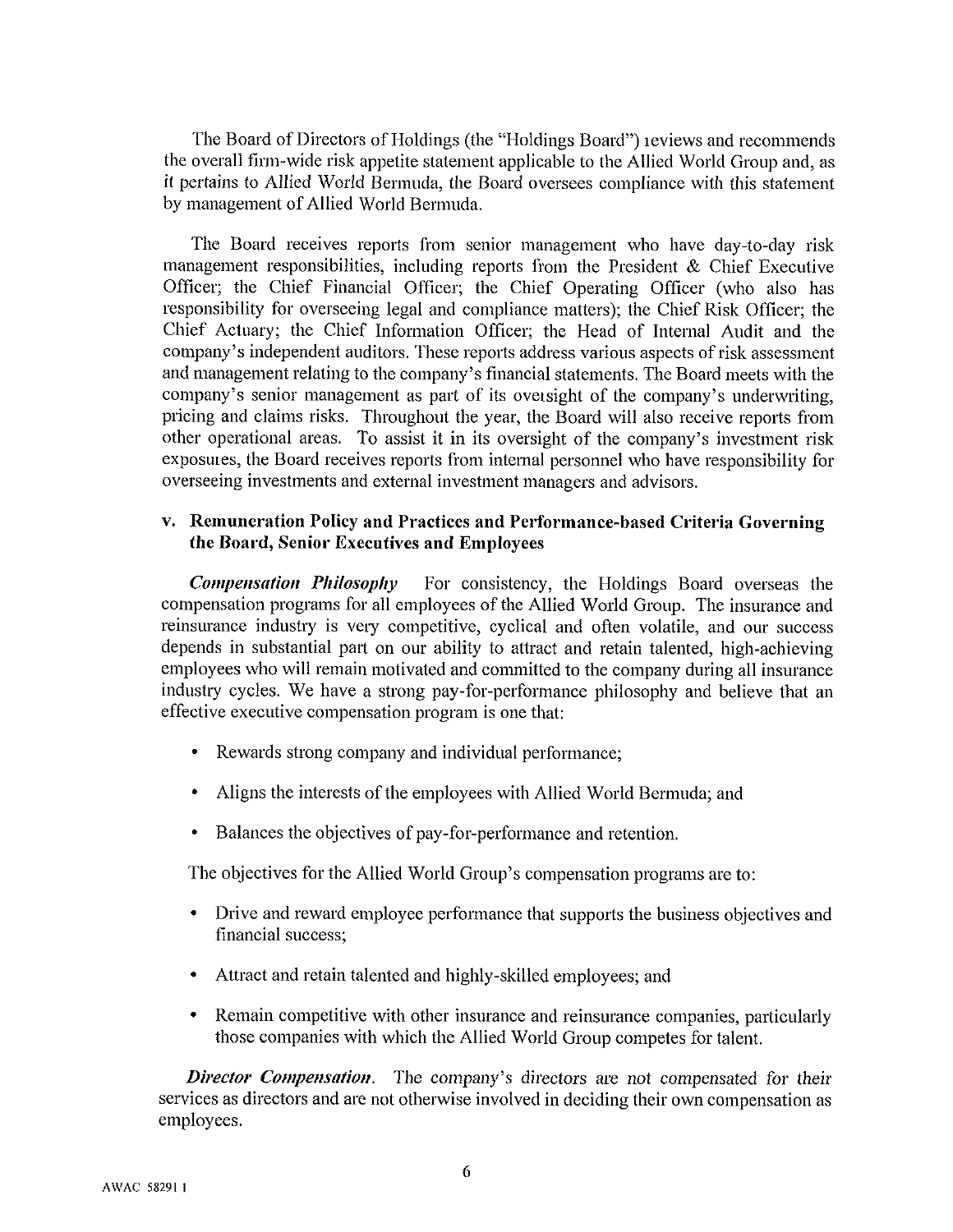**Components of Executive Compensation.** The components of the Allied World Group's executive compensation programs and the terms of each are shown in the table below:

| <b>Element</b>                    | <b>Type</b>                                  | <b>Terms</b>                                                                                                                                                                                                                                          |  |  |
|-----------------------------------|----------------------------------------------|-------------------------------------------------------------------------------------------------------------------------------------------------------------------------------------------------------------------------------------------------------|--|--|
| <b>Cash</b>                       | <b>Base Salary</b>                           | The fixed element of each employee's annual cash<br>compensation.                                                                                                                                                                                     |  |  |
|                                   | <b>Annual Cash</b><br>Bonus                  | A cash incentive opportunity based upon<br>the<br>۰<br>achievement of annual goals.<br>Company performance is used to fund the bonus pool.<br>$\bullet$<br>Individual performance is also used to determine the<br>۰<br>allocation of the bonus pool. |  |  |
| <b>Equity-Based</b>               | Fairfax Restricted                           | An opportunity to earn shares of restricted stock in<br>٠                                                                                                                                                                                             |  |  |
| Incentive                         | Stock                                        | Fairfax, which generally vest 100% on the fifth                                                                                                                                                                                                       |  |  |
| <b>Compensation</b> (time-vested) |                                              | anniversary of the date of grant.                                                                                                                                                                                                                     |  |  |
| Retirement                        | $401(k)$ Plan                                | A qualified savings plan that provides participants with<br>opportunity to defer a portion of their<br>the<br>compensation, up to the U.S. Internal Revenue Service<br>("IRS") tax code limitations, and receive a company<br>matching contribution.  |  |  |
|                                   | Supplemental<br>Executive<br>Retirement Plan | A plan that supplements the $401(k)$ plan by providing,<br>٠<br>on a non-qualified basis, for deferral of compensation<br>in excess of the IRS tax code limitations.                                                                                  |  |  |
| Other                             | Perquisites                                  | Certain other benefits provided to certain executives.                                                                                                                                                                                                |  |  |

**Compensation Oversight and Process.** The Holdings Board has established a number of processes to assist it in ensuring that the Allied World Group's compensation programs are achieving their objectives. Among those are:

- Assessment of the Allied World Group's performance on both an absolute and  $\bullet$ relative basis;
- Assessment of individual performance via interactions with the employees;
- Assessment of risks associated with the Allied World Group's compensation programs;
- Pay-for-performance analysis; and
- Assessment of benefits and perquisites.

In determining the level of compensation for employees of the Allied World Group, both quantitative and qualitative factors of the Allied World Group's and each employee's performance are analyzed. The Holdings Board primarily uses formulaic factors to assess the Allied World Group's performance. However, due to the potential volatility of the insurance and reinsurance industry, and thus the Allied World Group's financial results,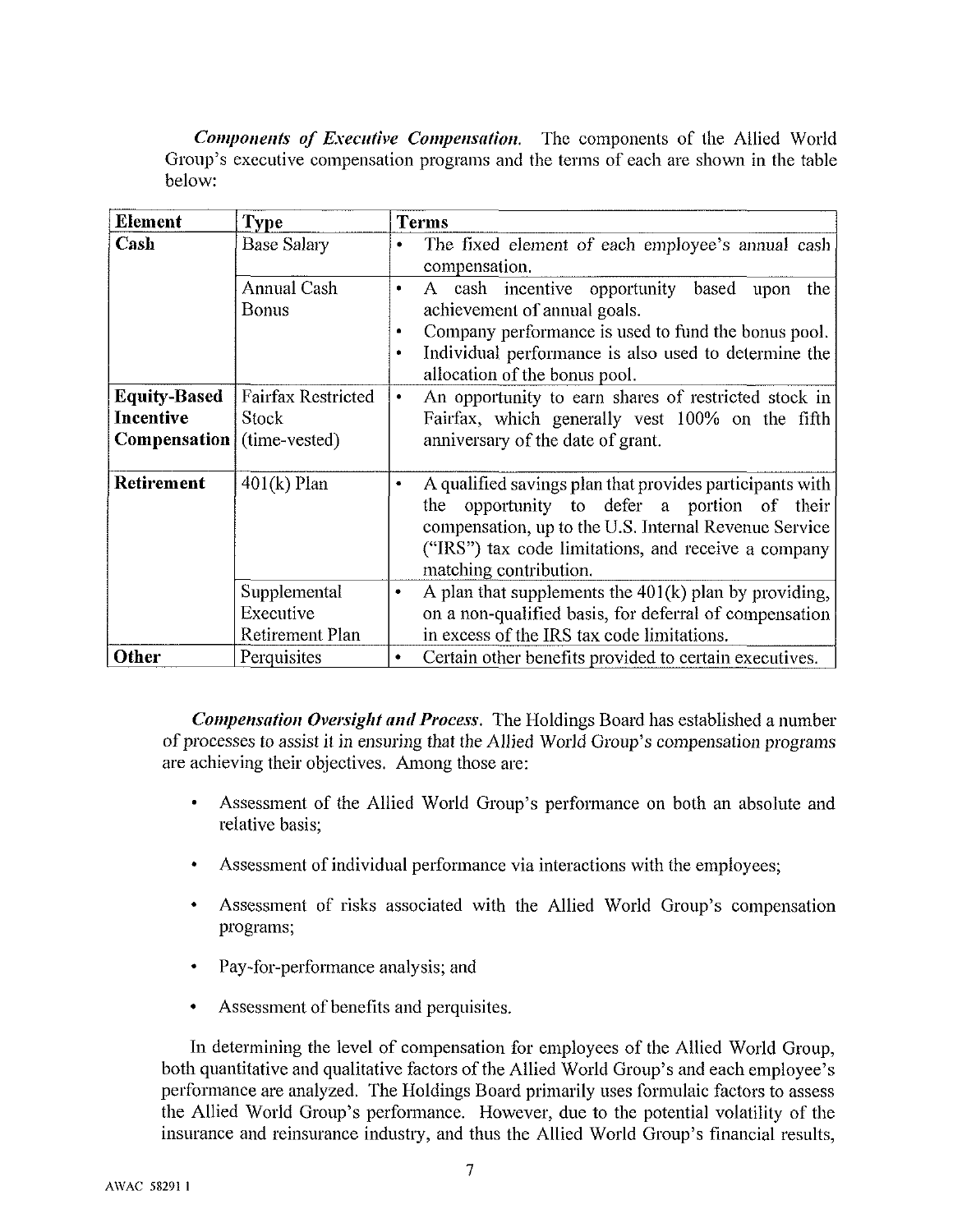the Holdings Board believes that it is appropriate to also use non-formulaic factors to assess Allied World Group and individual performance.

#### vi. Supplementary Pension or Early Retirement Schemes for Members, the Board and Senior Executives

Employees of the company are offered the opportunity to participate in various savings and retirement plans, with the specific plan in which an employee participates being based on certain eligibility criteria. The company contributes to such employees' accounts as well in the form of a matching contribution. These plans allow participants to save for retirement in a tax-effective way at minimal cost to the company.

#### vii. Material Transactions with Shareholder Controllers, Persons who Exercise **Significant Influence, the Board or Senior Executives**

During the financial period, Allied World Bermuda declared dividends in an aggregate amount of \$71.2 million payable to Intermediate Holdings.

#### **B.** Fitness and Propriety Requirements

#### i. Fit and Proper Process in Assessing the Board and Senior Executives

**Director Nominees.** The criteria adopted by the Board for use in evaluating the suitability of all nominees for director include the following:

- High personal and professional ethics, values and integrity;
- Education, skill and experience with insurance, reinsurance or other businesses and  $\bullet$ organizations that the Board deems relevant and useful, including whether such attributes or background would contribute to the diversity of the Board;
- Ability and willingness to serve on any committees of the Board; and
- Ability and willingness to commit adequate time to the proper functioning of the Board and any committees.

The Board determines whether or not the candidate meets the company's general qualifications and specific qualities for directors and whether or not additional information is required.

The Board does not have a specific requirement regarding diversity. Instead, in addition to the general qualities that the Board requires of all nominees and directors, such as high personal and professional ethics, values and integrity, the Board strives to have a diverse group of directors with differing experiences, qualifications, attributes and skills to further enhance the quality of the Board. As we are an insurance and reinsurance company that (i) sells products that protect other companies and individuals from complex risks, (ii) has a significant investment portfolio and (iii) faces operational risks similar to those at other international companies, the Board believes that having a group of directors who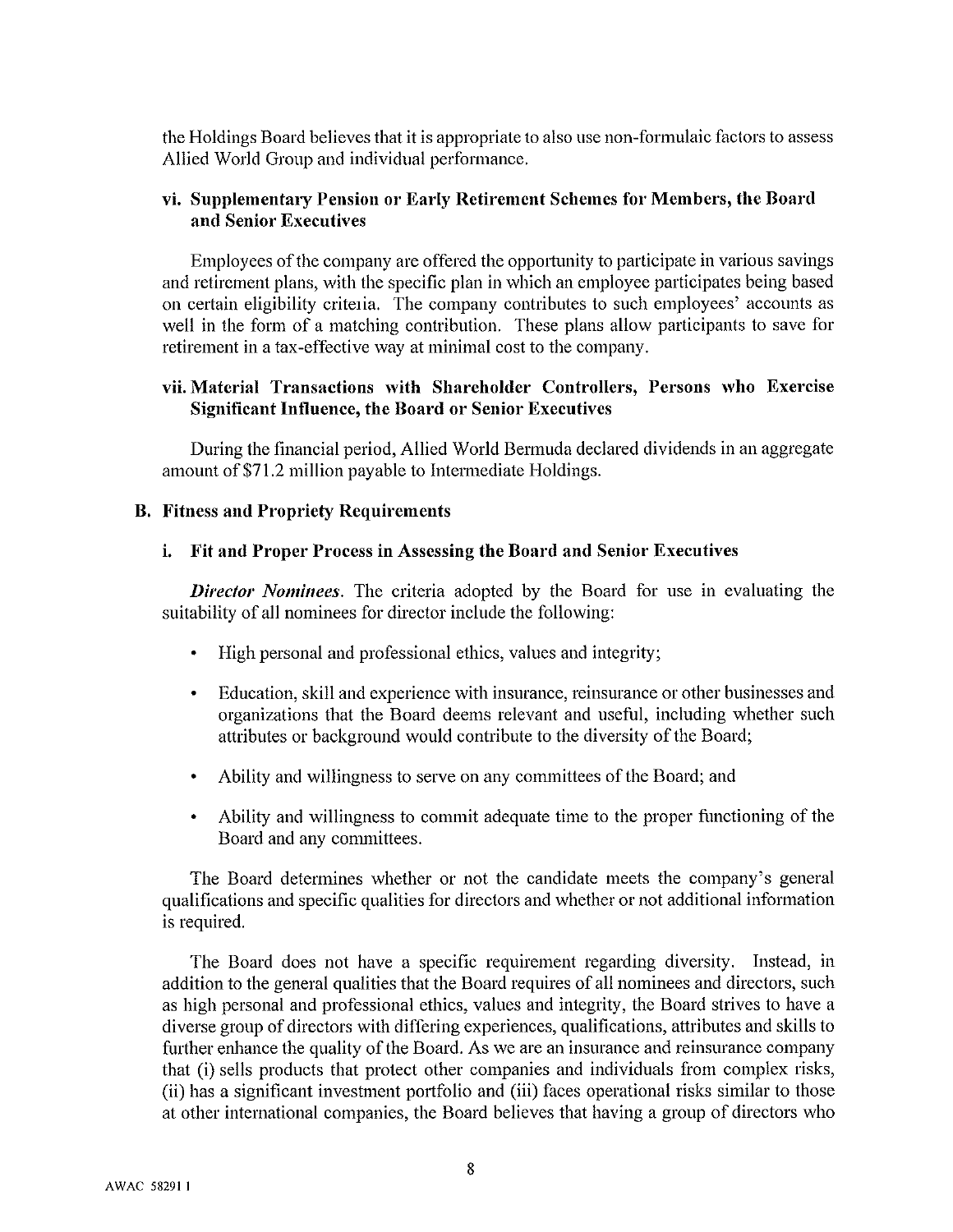have the range of experience and skills to understand and oversee this type of business is critical. The Board does not believe that each director must be an expert in every aspect of our business, but instead strives to have well-rounded, collegial directors who contribute to the diversity of ideas and strengthen the Board's capabilities as a whole. Through their professional careers and experiences, the Board believes that each director has obtained certain attributes that further the goals discussed above.

**Senior Executives.** The President & Chief Executive Officer of the Allied World Group is ultimately responsible for senior executive hires. As part of the hiring process, our Human Resources Department evaluates a person's professional qualifications and performs background screening for all senior executives. All directors, officers and employees of Allied World Bermuda must comply with the respective Codes of Business Conduct and Ethics of the Allied World Group and the Fairfax group of companies. To assist the company in ensuring compliance, all directors, officers and employees are required to complete a compliance certification annually.

#### ii. Professional Qualifications, Skills, and Expertise of the Board and Senior Executives

#### **Board of Directors**

Louis Iglesias is the President & Chief Executive Officer of Holdings and is responsible for providing strategic leadership and executing business strategies for the Allied World Group globally. Prior to his current role, Mr. Iglesias served as CEO, Global Insurance for various companies within the Allied World Group from July 2017 to August 2019. Prior to that, Mr. Iglesias served as the President, North America for Allied World Assurance Company (U.S.) Inc. and Allied World National Assurance Company from January 2014 to July 2017 and was responsible for providing strategic leadership and executing business strategies for the Allied World Group's United States and Canadian insurance platforms. Since December 31, 2014, Mr. Iglesias has also been responsible for providing strategic leadership and executing business strategies for the Allied World Bermuda insurance platform. From April 2012 through January 2014, Mr. Iglesias was the President, U.S. Property & Casualty for Allied World Assurance Company (U.S.) Inc. and Allied World National Assurance Company.

Prior to joining the Allied World Group, from 1994 to April 2012, Mr. Iglesias served in various senior management positions at American International Group, Inc. ("AIG"), including Chief Executive Officer for Commercial Casualty, President for the Risk Management Group, President for AIG Environmental and President of AIG Construction.

Prior to AIG, Mr. Iglesias worked at Travelers and Reliance insurance companies.

**Wesley D. Dupont** is the Chief Operating Officer of Holdings and previously served as the CEO, Global Legal & Strategy of Holdings from July 2017 to May 2020. Mr. Dupont was initially appointed as General Counsel and Corporate Secretary of Holdings and the Allied World Group in December 2005. His role has expanded significantly since then due to his impressive track record of overseeing Holdings' and the Allied World Group's management of legal, compliance, claims, internal audit, tax, government affairs and human resources functions. Mr. Dupont played a key role in taking Holdings'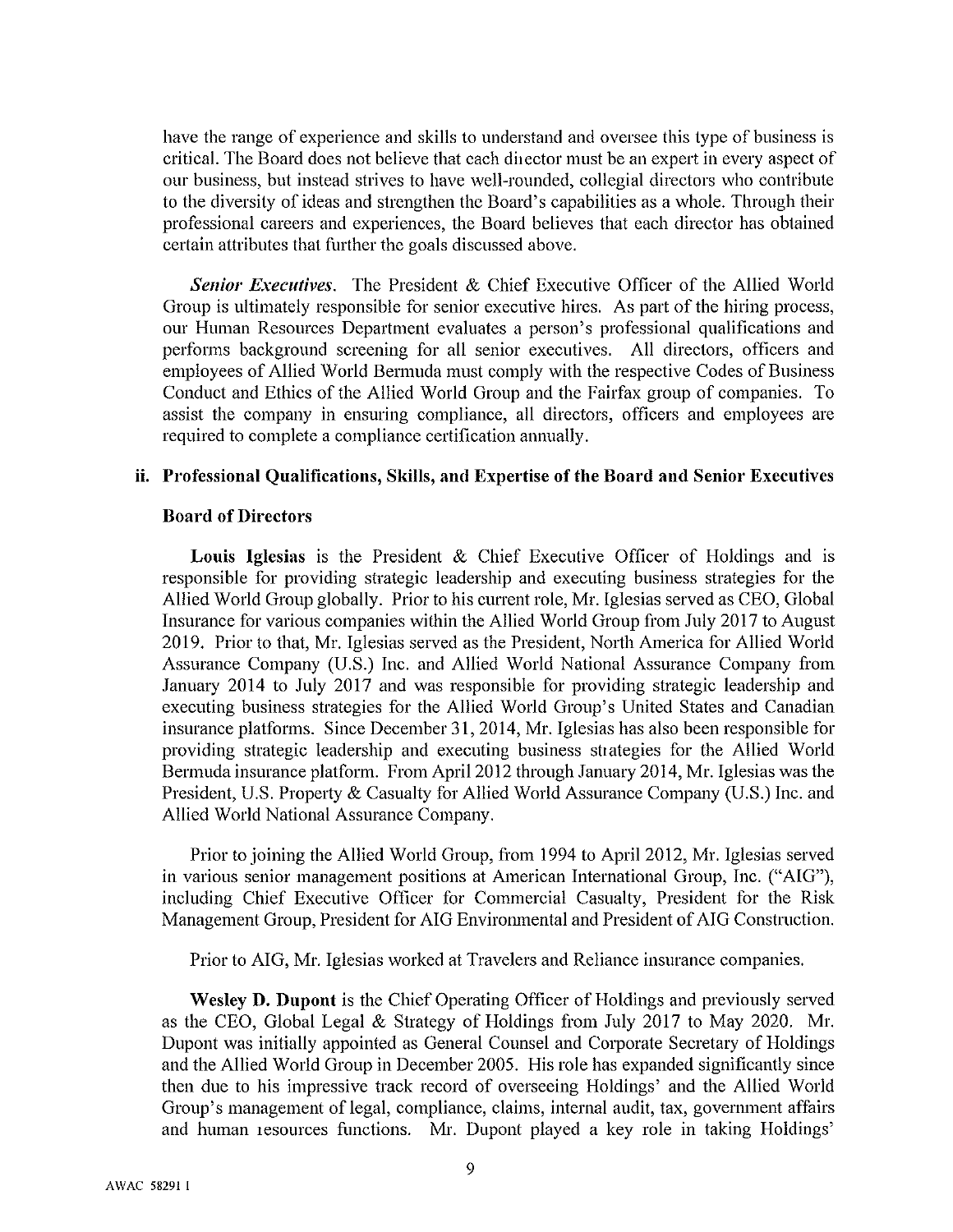predecessor entity public and its listing on the NYSE in 2006. During his tenure as Corporate Secretary, Mr. Dupont was instrumental in ensuring that appropriate governance structures, including internal controls, were established for Holdings and the Allied World Group, including the financial and regulatory reporting processes. Mr. Dupont has also played an integral role in relation to the establishment, build-out and oversight of Holdings' and the Allied World Group's risk management framework.

In November 2003, Mr. Dupont began working for American International Company Limited, a subsidiary of AIG, and began providing legal services to Allied World Holdings pursuant to an administrative services contract. Through that contract, Mr. Dupont served as Allied World Holdings' Senior Vice President, General Counsel and Secretary from April 2004 until November 30, 2005. Prior to joining American International Company Limited, Mr. Dupont worked as an attorney at Paul, Hastings, Janofsky & Walker LLP, a large, international law firm, where he specialized in general corporate and securities law. From April 2000 to July 2002, Mr. Dupont was a Managing Director and the General Counsel for Fano Securities, LLC, a specialized securities brokerage firm. Prior to that, Mr. Dupont worked as an attorney at Kelley Drye & Warren LLP, another large, international law firm, where he also specialized in general corporate and securities law.

**John Bender** is the CEO, Global Reinsurance of Holdings and is responsible for overseeing the Allied World Group's reinsurance platform on a global basis. Prior to his current role, Mr. Bender served as the Chief Executive Officer, Reinsurance of Allied World Reinsurance Management Company from August 2014 to July 2017. From February 2012 to August 2014, Mr. Bender served as the President of Allied World Reinsurance Management Company. From August 2009 to February 2012, Mr. Bender served as the President and Chief Operating Officer of Allied World Reinsurance Company. Mr. Bender joined the Allied World Group in November 2007 as the Chief Operating Officer of Allied World Reinsurance Company. From November 2007 through November 2011, Mr. Bender was responsible for establishing and expanding the company's U.S. reinsurance platform and for overseeing its day to day operations. Since December 2011, Mr. Bender has assumed responsibility for providing strategic leadership and executing business strategies for the Allied World Group's global reinsurance operations.

Prior to joining the Allied World Group, Mr. Bender held several senior management positions at Platinum Underwriters Holdings, Ltd., including Chief Underwriting Officer, Casualty from November 2005 to October 2007 and Senior Vice President, Commercial Liability Products from October 2002 to November 2005. From 1989 to October 2002, Mr. Bender held numerous claims and underwriting positions with St. Paul Reinsurance Management Company.

Michael McCrimmon is Vice Chairman of Allied World Bermuda and provides senior oversight of the company's global property lines of business. Mr. McCrimmon joined Allied World Bermuda in early 2002 as Vice President of Property based in Bermuda and in 2005 was promoted to Senior Vice President with responsibility to manage the Bermuda and London Property/Energy teams. Mr. McCrimmon then served as President, North American Property & Bermuda Branch Manager until January 2019, at which time Mr.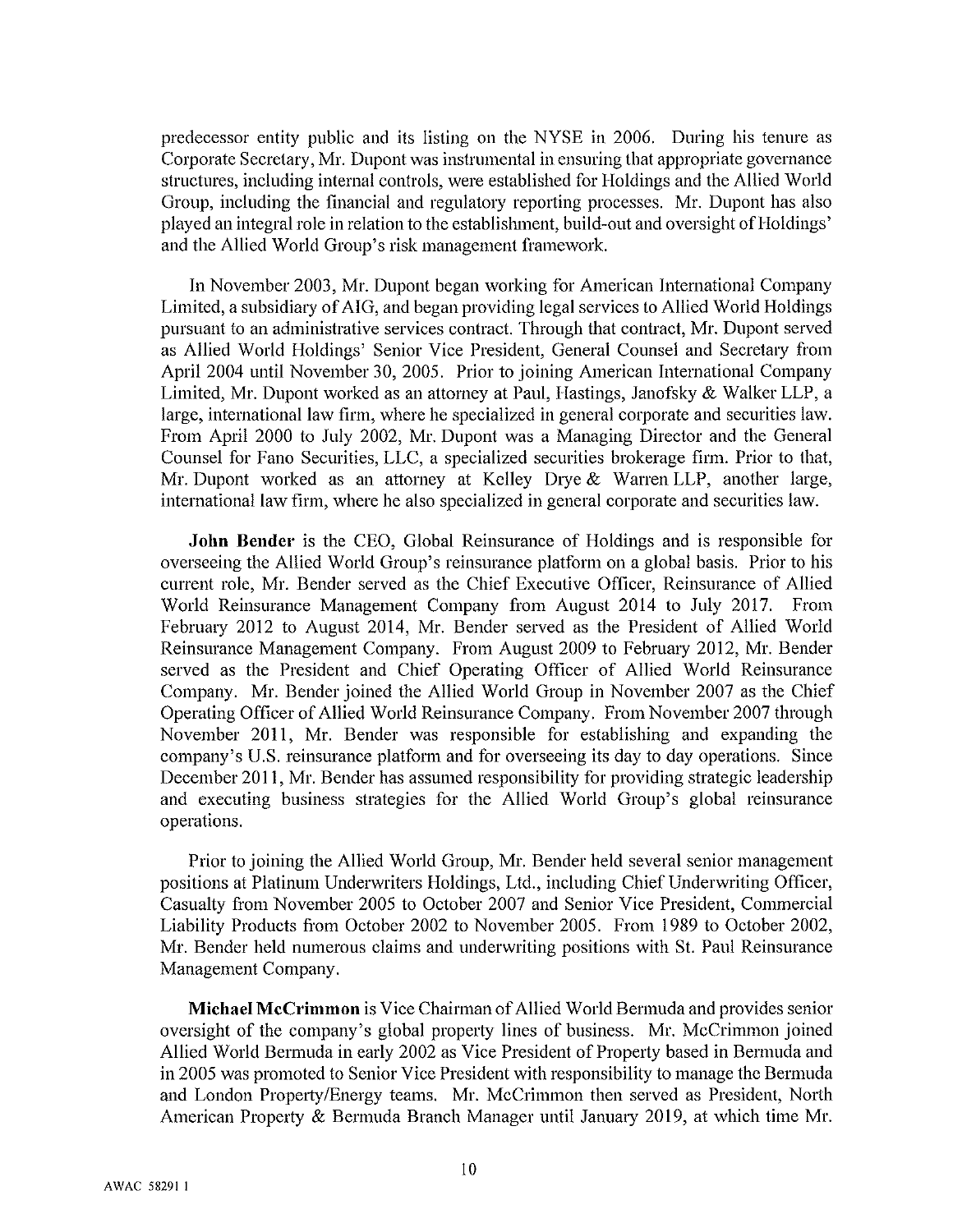McCrimmon assumed his current role as Vice Chairman where he continues to be a key leader and advisor to the Bermuda management team. Mr. McCrimmon has been employed in the insurance industry since 1984 when he started his career at INA/Cigna Corporation in Toronto, Canada. In 1987, he joined AIG Canada where he remained for 15 years during which time he held various management positions within the Canadian operation with the focus on Property and Energy lines of business. Mr. McCrimmon's last role with AIG was as the Property Underwriting Manager for Canada managing the property/energy portfolio across three branch offices.

#### **Senior Executives**

Colm Singleton has served as the company's Head of Bermuda Office since January 2019 and also serves as Executive Vice President, Head of Bermuda and Global Markets Claims Group. In his capacity as Head of Bermuda Office, Mr. Singleton is responsible for the overall leadership of the company's Bermuda office. In his capacity as Executive Vice President, Head of Bermuda and Global Markets Claims Group, Mr. Singleton is responsible for overseeing all of Allied World's Bermuda and Global Markets claims operations. Mr. Singleton joined the company in 2008 as Senior Vice President, Chief Claims Officer. Prior to joining the company, Mr. Singleton worked as an attorney at Freshfields Bruckhaus Deringer, a large multinational law firm, where he specialized in dispute resolution for financial institutions, including claims disputes.

**Michael McCrimmon**, Vice Chairman – see biography above.

**Thomas McKevitt, Executive Vice President, Bermuda Reinsurance, oversees the** Allied World Group's Bermuda reinsurance operations. Mr. McKevitt joined Allied World in 2002 as Vice President, Property Treaty Reinsurance and was promoted to Senior Vice President in 2006 and to his current role in 2009. Mr. McKevitt has over 20 years' experience in the insurance/reinsurance industry. Prior to joining Allied World, he worked for Odyssey America Re as Vice President in the Property Treaty Department and prior to that held positions at Constitution Re, General Re and Aetna Life and Casualty. Mr. McKevitt is a graduate of the University of Rochester and holds a Bachelor's degree in Economics and Political Science.

Peter Cooper has served as the Senior Vice President, Chief Actuary of each of Holdings and Allied World Bermuda since September 2019 and October 2019, respectively. Mr. Cooper joined Allied World in 2006 as Assistant Vice President, Modelling and was promoted to Vice President, Actuarial in 2008 and Senior Vice President, Actuarial in 2012. Prior to joining Allied World, he worked for Riverstone Resources, PLC and prior to that he held positions at Gan Canada Insurance and in the Property & Casualty Division in the Office of The Superintendent of Financial Institutions in Canada. Mr. Cooper holds a Bachelor of Administration in Actuarial Science from Concordia University in Montreal, Quebec and is an Associate of the Casualty Actuarial Society and a Member of the American Academy of Actuaries.

Michael Cann is Vice President, Bermuda Controller of Allied World Bermuda, Prior to his current role, Mr. Cann served as the Assistant Vice President, Bermuda Assistant Controller of Allied World Bermuda from March 2018 to February 2021. Prior to joining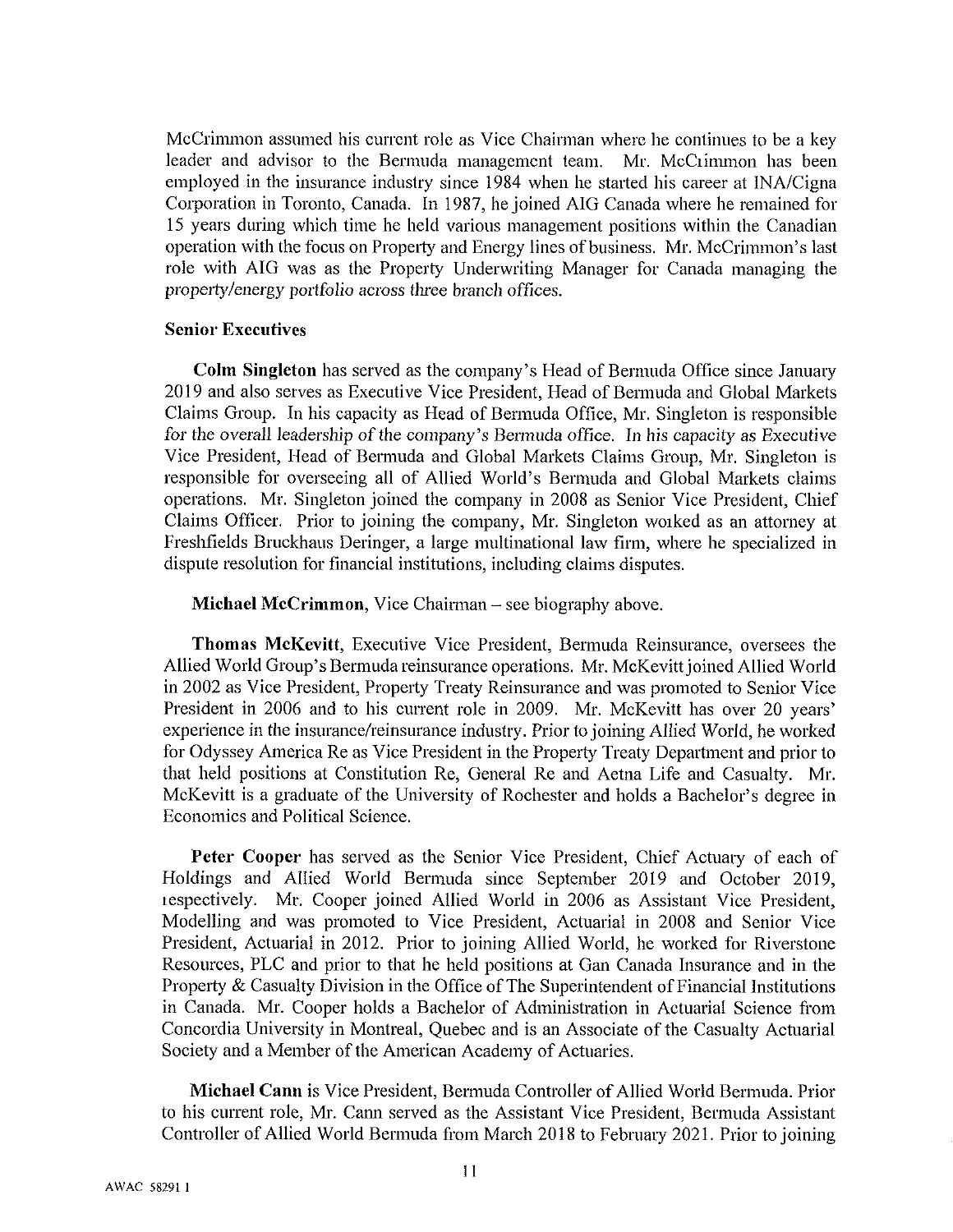Allied World Bermuda, Mr. Cann held various accounting roles in Bermuda at Liberty Specialty Markets, MS Amlin and Zurich Insurance. Mr. Cann holds a Bachelor of Science Degree in Accounting and Finance from the University of Exeter in the United Kingdom. Mr. Cann is also a member of the Chartered Professional Accountants of Bermuda and is a Fellow of the Institute of Chartered Accountants in England and Wales.

#### C. Risk Management and Solvency Self-Assessment

#### i. Risk Management Process and Procedures to Identify, Measure, Manage and **Report on Risk Exposures**

The Allied World Group maintains a Risk Register that identifies the top reasonably foreseeable material risks for both the Allied World Group as a whole and for Allied World Bermuda specifically. The likelihood and potential impact of each risk pre- and postmitigation is assessed and risk controls and owners are identified. The Allied World Group also maintains a list of internal risk scenarios that could have a significant impact on the value of the Allied World Group, including Allied World Bermuda. The risk scenarios are reviewed regularly, and the impact to the value of the organization is calculated at least annually or more frequently if there are significant changes to the organization's risk profile. The Allied World Group maintains an economic capital model ("ECM") to stochastically quantify the potential impact that risks such as premium, reserving, catastrophe, reinsurer default and asset/market uncertainty could have on the company. The model utilizes internally developed risk distributions as well as output from third-party vendor models such as external catastrophe models and economic scenario generator models. The ECM simulates possible outcomes for each risk and subsequently correlates and aggregates these risks. Results of catastrophe models and the ECM are compared against the various risk tolerance statements and are presented to the Board as a standard agenda item during its ordinary meetings to enable the Board to review and evaluate the organization's risks relative to its tolerances.

#### ii. Risk Management and Solvency Self-Assessment Systems Implementation

The results of the ECM and solvency assessments are integrated into the management and strategic decision-making processes. In particular, the ECM is used in the following applications either on an ongoing basis or as otherwise needed from time to time:

- Determining the appropriate amount of capital to be held at the Allied World Group  $\bullet$ and legal entity level;
- Reporting and monitoring of risk profile reviewing distributions by risk category and comparing against risk tolerance statements;
- Financial Accounting Standard (ASC 944) risk transfer analyses;
- Calculating target underwriting profit;
- Calculating fair value for inter-company guarantees; and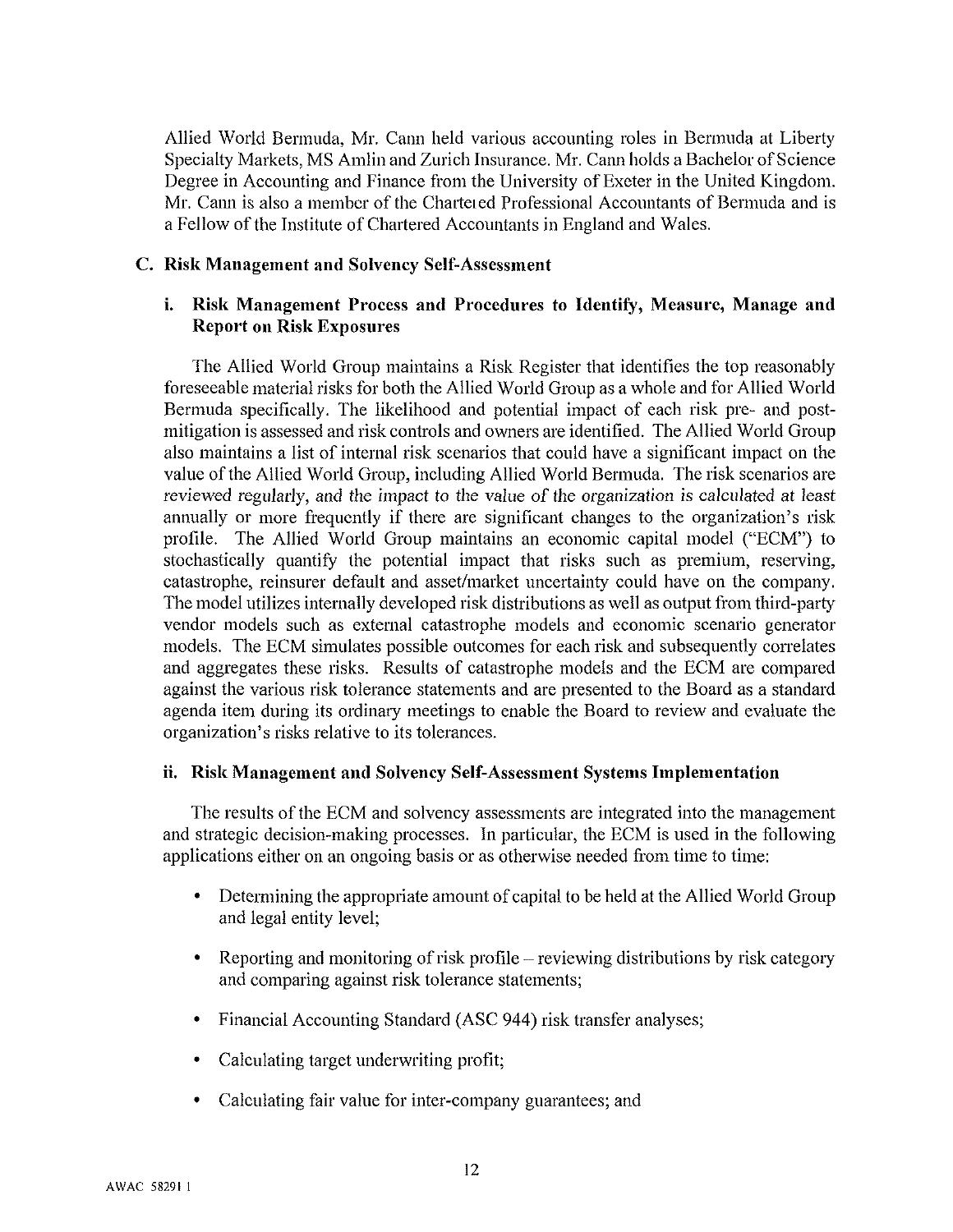Determining capital requirements for special purpose programs.  $\bullet$ 

The model is used as a tool in all of these areas on an ongoing basis and is fully integrated with strategic risk management.

#### iii. Relationship Between the Solvency Self-Assessment, Solvency Needs, and Capital and Risk Management Systems

The ECM stochastically quantifies the potential impact that risks such as premium, reserving, catastrophe, reinsurer default and asset/market uncertainty could have on the company. The ECM forms the basis of the solvency self-assessment and utilizes internally developed risk distributions as well as output from third-party vendor models such as external catastrophe models and economic scenario generator models. The ECM simulates possible outcomes for each risk and subsequently correlates and aggregates these risks.

The ECM is also used for determining the internal capital requirement at the Allied World Group level and legal entity level. Allied World's solvency needs are the greater of the capital required based on the ECM and the capital required based on the regulatory solvency formula.

#### iv. Solvency Self-Assessment Approval Process

The solvency self-assessment is based on results of the ECM. The Allied World Group's Chief Risk Officer approves the design, maintenance and use of the model. The Board oversees the enterprise risk management of Allied World Bermuda. The Board reviews various aspects of the model as part of its regular meetings.

Standard risk monitoring output is reviewed by the Risk Management Committee and the Board during their respective meetings. Any significant changes to the model are discussed during these meetings as are any issues arising from the model.

The company's senior executives regularly review ECM outputs and understand their implications. Members of the capital modeling function interact regularly with senior management for the purpose of explaining ECM-related analyses.

The company subjects the model to a regular cycle of validation that may include external and internal validation. On a quarterly basis, the company validates key model inputs and outputs to ensure consistency with source values and the appropriateness of movements against the prior period. The company tests forecast underwriting and profitability results against actual results. Additional validations have been and will be added as the model evolves. External validation is also sought to review the appropriateness of highly material areas of the ECM.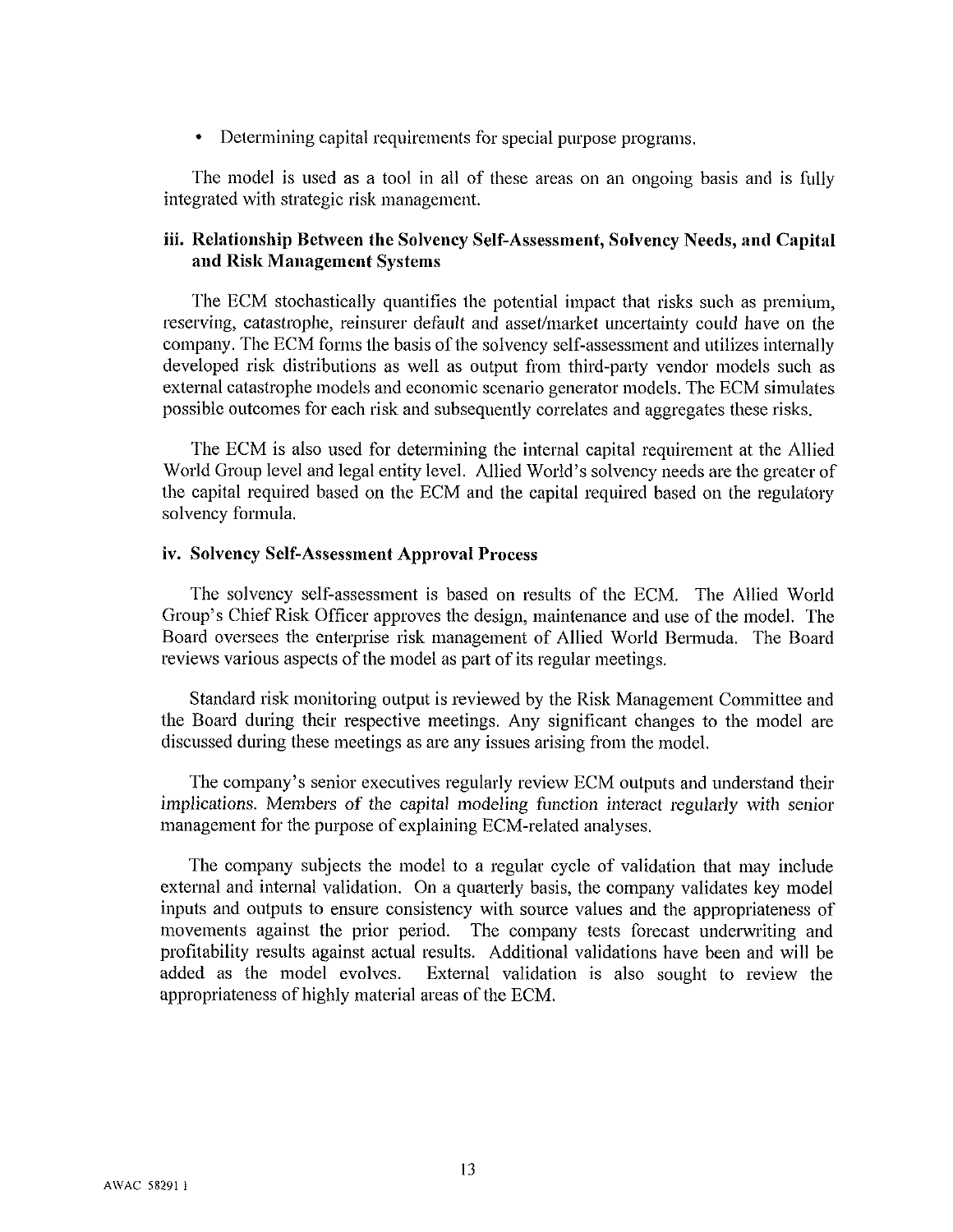#### **D.** Internal Controls

#### i. Internal Control System

The internal control system ensures that Allied World is managed in a sound and prudent manner by having in place systems for identifying, assessing, monitoring and mitigating its risks.

Allied World has implemented both entity-wide and process-specific control procedures. A mix of internal controls is required to ensure a robust internal controls environment throughout the organization. The Allied World Group's control activities and procedures help management ensure that the day-to-day operations are appropriately managed. They occur throughout the organization, at all levels and in all departments. They include a range of activities as diverse as approvals, authorizations, verifications, reconciliations, reviews of operating performance, security of assets, segregation of duties, checking for compliance with agreed exposure limits and operating guidelines and followups on any areas of non-compliance. The control activities are proportionate to the risks coming from the controlled activities and processes and ensure that any areas of potential conflicts of interest are identified and managed appropriately.

Management is ultimately responsible and assumes ownership of the internal control system. They set the "tone at the top" that affects integrity and ethics, and ensures a positive control environment and assigns responsibility for establishment of specific internal controls procedures.

#### ii. Compliance Function

The corporate compliance function of the Allied World Group aims to serve the best interests of the company, its employees, customers and other applicable constituents by promoting an organizational culture committed to integrity, ethical conduct and compliance with the law, and by setting standards, policies and procedures that provide reasonable assurance that the company achieves its financial, operational and strategic objectives consistent with its compliance obligations. This is executed through the following activities:

- A legal and compliance risk assessment involving senior management is performed annually, in which key compliance risks across the Allied World Group are identified and prioritized and a strategy to manage those risks is developed and implemented.
- Policies and procedures are developed to address the identified risks and are communicated to all employees as applicable.
- A corporate compliance training schedule is designed based on the results of the risk assessment process in order to ensure all employees have appropriate resources to help them understand their compliance responsibilities.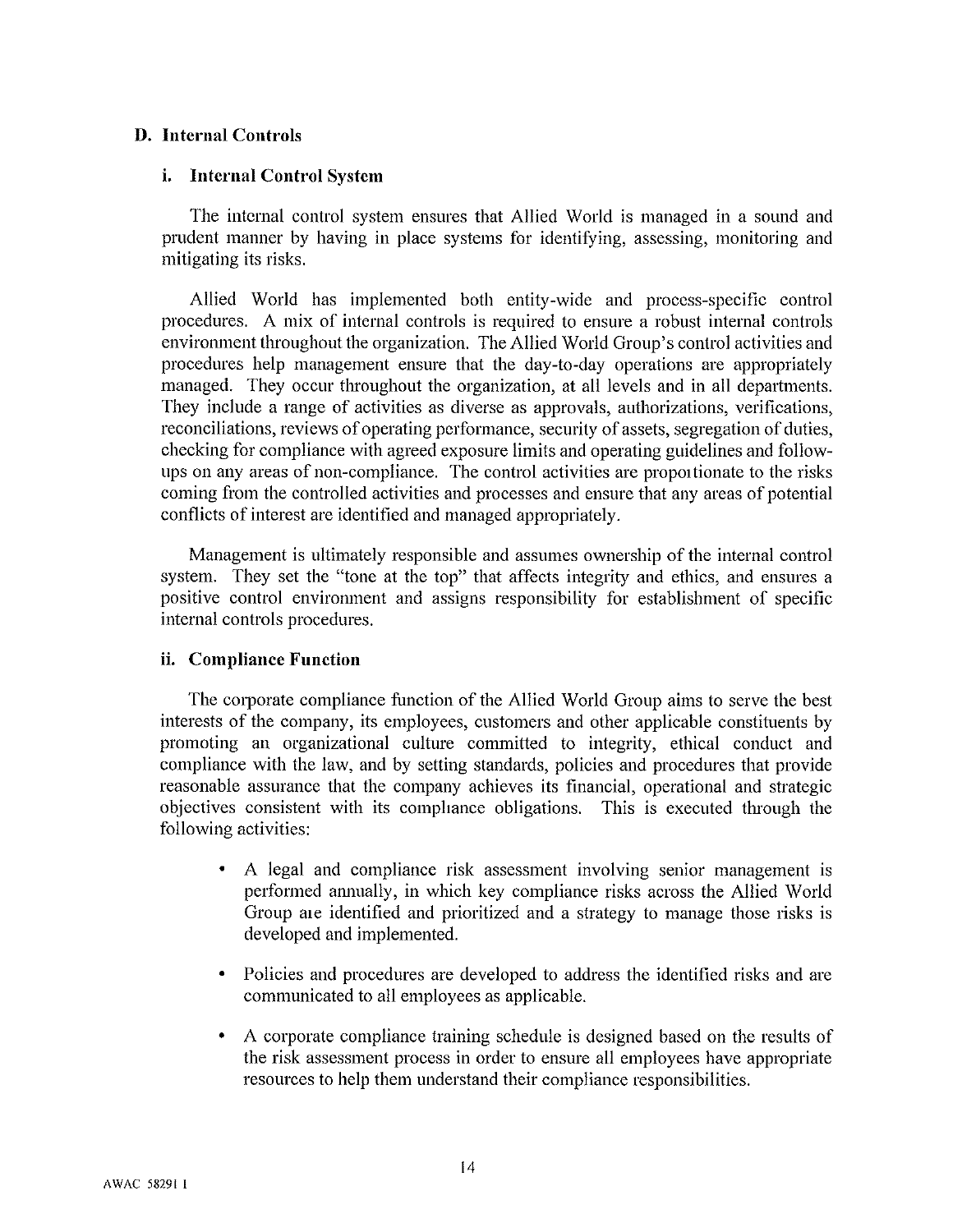Monitoring procedures and compliance audits are scheduled based on the results of the risk assessment process and are also performed to address certain compliance issues as they arise.

In addition, fiom a regulatory compliance perspective, a designated regulatory compliance team is in place for each jurisdiction in which we do business. These teams handle all regulatory compliance matters for their assigned geographic areas and have developed policies and procedures as needed to ensure that applicable regulatory compliance requirements are met.

#### E. Internal Audit

The company's internal audit function provides an independent and objective assurance and consulting activity that is guided by a philosophy of adding value to improve the operations of the company. It assists the company in accomplishing its objectives by bringing a systematic and disciplined approach to evaluate and improve the effectiveness of the company's risk management, control and governance processes. The company's internal audit function governs itself by adherence to the mandatory elements of The Institute of Internal Auditors' International Professional Practices Framework, including the Core Principles for the Professional Practice of Internal Auditing, the Code of Ethics, the International Standards for the Professional Practice of Internal Auditing, and the Definition of Internal Auditing.

The company's internal audit function reports to the Board on the design and effectiveness of internal controls. In addition, the internal audit function tests how well existing internal controls are functioning, and recommends any necessary changes and improvements. This includes performing examinations of operating and financial controls; conducting efficiency and effectiveness reviews; conducting reviews of compliance with laws and other external regulations; and evaluating the design and execution of internal controls and the company's Risk Register.

The company's internal audit function is free from interference from any element in the organization in order to maintain the necessary independence, including on matters of audit selection, scope, procedures, frequency, timing or report content. The company's internal audit function has no direct operational responsibility or authority over any of the activities audited. The company's internal audit function does not implement internal controls, develop procedures, install systems, prepare records or engage in any other activity that may impair an internal auditor's judgment.

#### **F.** Actuarial Function

Allied World Bermuda is required by applicable insurance laws and regulations in the countries in which it operates and accounting principles generally accepted in the United States ("U.S. GAAP") to establish loss reserves to cover its estimated liability for the payment of all losses and loss expenses incurred with respect to premiums earned on the policies and treaties that it writes. These reserves are balance sheet liabilities representing estimates of losses and loss expenses that we are required to pay for insured or reinsured claims that have occurred as of or before the balance sheet date. They are used as a starting point in the calculation of technical provisions in the economic balance sheet. It is our policy to establish these losses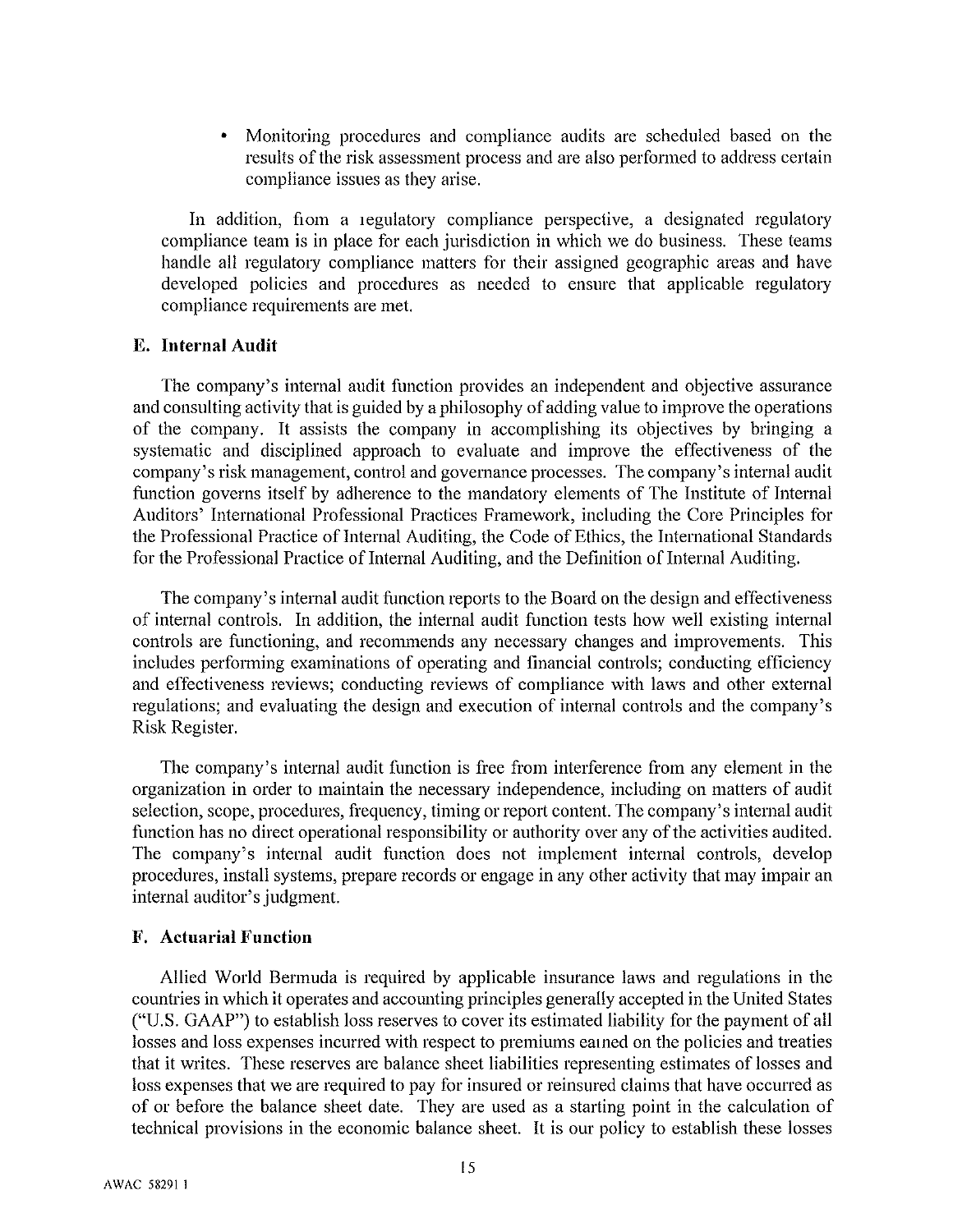and loss expense reserves as well as technical provisions using prudent actuarial methods after reviewing all information known to us as of the date they are recorded. For further information on the derivation of technical provisions, see Section 4.B. below.

On a quarterly basis, the actuarial department presents the reserve balances supplemented with commentary on any significant developments to senior management, and any significant changes to the reserving methodology must be presented to and approved by senior management. The changes would also be presented to the Board. The reserve balances are presented and discussed with the Board as a standing agenda item during its meetings.

#### G. Outsourcing

The Allied World Group has a group-wide Outsourcing Policy that applies to services arrangements established by certain subsidiaries of the Allied World Group with third parties or on an inter-company basis. The Outsourcing Policy and its procedures have been designed to ensure continuity with respect to the sound and prudent management of the business and operations of the Allied World Group when functions or activities are outsourced. The Outsourcing Policy also sets out the procedures to be followed when establishing applicable services arrangements.

Contemplated outsourced services arrangements to which the Outsourcing Policy applies will not proceed unless certain preconditions have been met, including that the system of governance of the applicable Allied World Group entity will remain effective; the operational risk of such entity will not be unduly increased; the ability of any relevant supervisory authority to monitor the compliance of such entity with its legal and regulatory obligations will not be impaired; and the continuous and satisfactory service to policyholders will be maintained.

The applicable Allied World Group entity retains responsibility for all outsourced functions, processes, services and activities performed in accordance with established services arrangements. All material third-party contracts are sent to the Legal  $&$  Compliance Department for review prior to execution.

For all significant third parties that provide services relating to financial reporting, a Service Organization Control Report (commonly referred to as a "SOC1 Report") is obtained and reviewed to ensure that the control procedures at the third party are equivalent to those that would be in place had the applicable Allied World Group entity been performing that process internally. The SOC1 Report Complementary User Entity Controls are reviewed to ensure they are addressed by controls within the Allied World Group. The review of the controls in place at the third party are summarized in an internal memo signed off by the relevant process owner.

Key functions that have been outsourced by Allied World Bermuda include:

- Investment Management;
- Payroll Processing;
- IT Datacenter and Disaster Recovery Site Host; and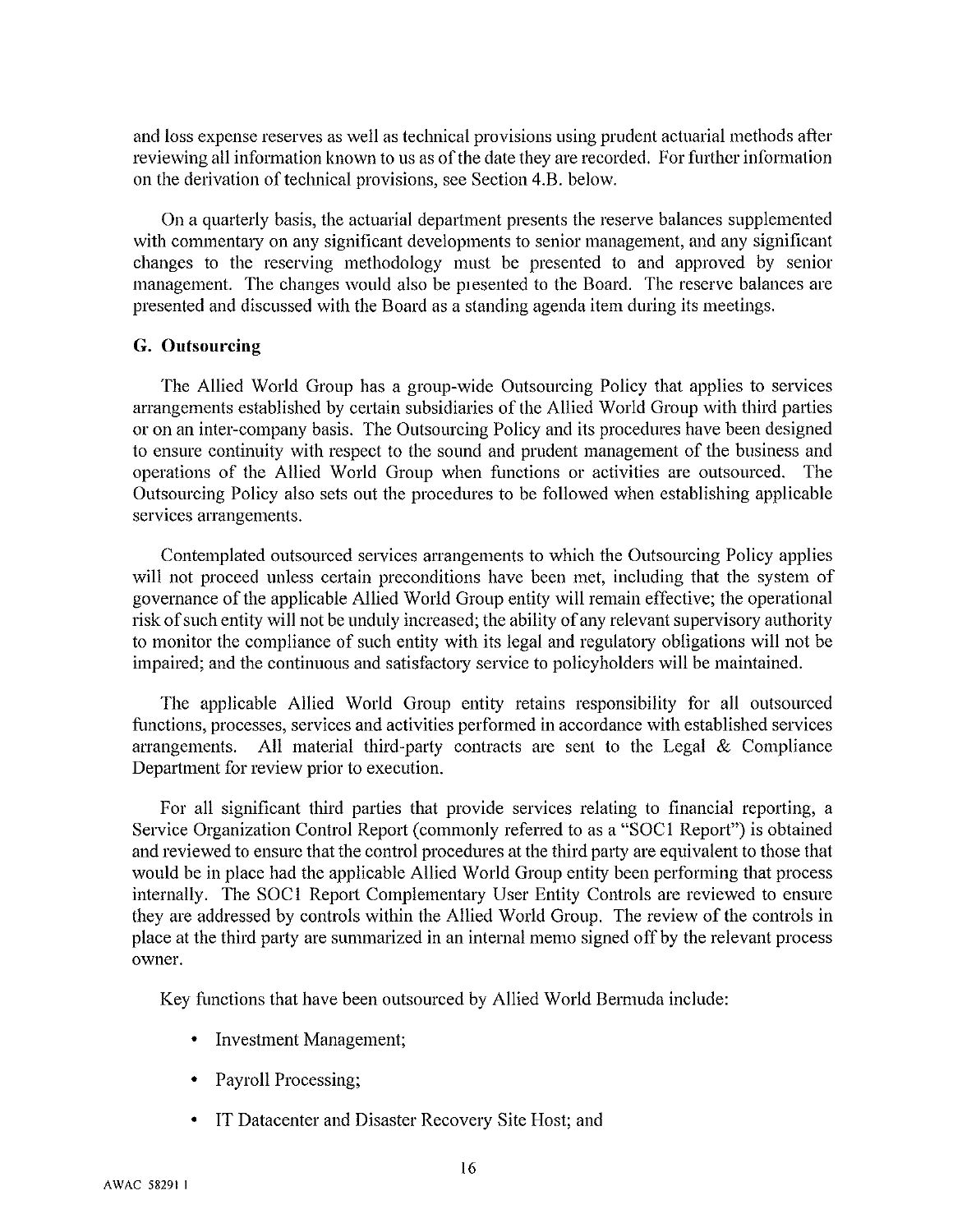• IT Network Security.

### 3. Risk Profile

#### A. Material Risks to which the Insurer is Exposed During the Reporting Period

Allied World utilizes various tools to assist in the identification and assessment of risks in order to provide the organization with a holistic view of its risk profile and enable the organization to assess the relationships between material risks. Overall underwriting risk, market risk and credit risk is primarily measured via the ECM. Underwriting risk is subdivided into premium risk and reserve risk. Premium risk is the uncertainty in the ultimate losses related to the premium that will earn over the subsequent 12 months. Reserve risk is the uncertainty in the ultimate claim settlement values for the loss reserves as of the evaluation date. Credit risk with respect to reinsurers is measured within the ECM. Credit risk within the investment portfolio is measured as part of market risk based on economic scenarios. Liquidity risk is measured via stress scenarios. There have been no material changes during the reporting period.

#### **B.** Risk Mitigation

The company mitigates the various risks that it faces in a myriad of ways, with numerous controls in place to minimize the chance and magnitude of any operational risk losses. The larger risk categories faced by Allied World Bermuda – insurance risk, credit risk and market risk – are mitigated in a variety of ways, including the following:

- Underwriting risk and catastrophe risk, which are subsets of underwriting risk, are  $\bullet$ controlled through the tolerance levels, limits and authorities that are in place. Underwriting guidelines define the general risk appetite within each segment of business written. Individual underwriters have limited authority with regard to capacity, types of risk and policy wording. Overall tolerances and limits with regard to catastrophe exposure and accumulation of certain types of casualty exposure are in place and are monitored regularly. Where deemed prudent, reinsurance is purchased to further mitigate insurance risk. The effectiveness of those reinsurance purchases is determined via the ECM.
- Credit risk stemming from reinsurance recoverables is monitored closely. Procedures are in place to mitigate losses related to uncollectible reinsurance by minimizing concentrations to any one counterparty and through selectivity of counterparties utilized.
- Market risk is mitigated by closely monitoring the overall risk position of the investment portfolio on a regular basis and by maintaining risk levels within predefined limits. Derivatives are purchased to further mitigate investment risk.

#### C. Material Risk Concentrations

The company believes that it has material risk concentrations in the following: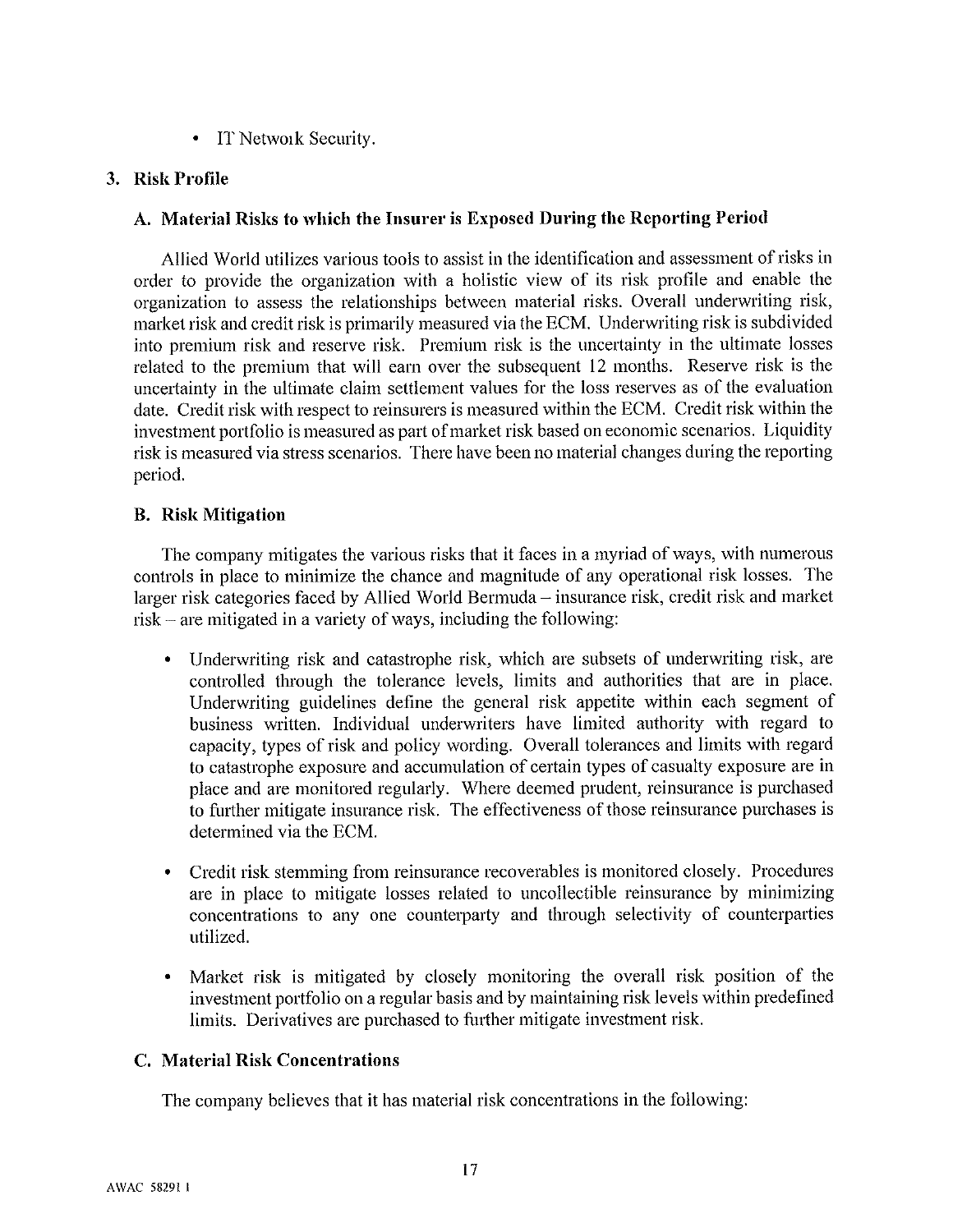#### **Ceded Reinsurance** i.

The ceding of policies we write to other reinsurers is a principal risk management activity, and it requires careful monitoring of the concentration of our reinsured exposures and the creditworthiness of the reinsurers to whom we cede business. The company believes that as of December 31, 2021, its reinsurers are able to meet, and will meet, all of their obligations under their respective agreements. Of the premiums ceded during the year ended December 31, 2021, approximately 37.6% was ceded to four reinsurers. The company actively manages its reinsurance exposures by generally selecting reinsurers having a credit rating of "A-" or higher. Approximately 92.0% of ceded reserves were recoverable from reinsurers who had an A.M. Best rating of "A" or higher as of December 31, 2021. Certain of the reinsurers who had an A.M. Best rating lower than "A" have posted collateral in order to secure their obligations to the company.

#### ii. Investments

The company's investment portfolio is managed pursuant to guidelines that follow prudent standards of diversification. The guidelines limit the allowable holdings of a single issue and issuers. The company believes that there are no significant concentrations of credit risk associated with its investment portfolio. As of December 31, 2021, substantially all of the company's cash and investments were held with one custodian.

#### iii. Insurance Balances Receivable

Insurance balances receivable primarily consist of net premiums due from insureds and reinsureds. The company believes that the counterparties to these receivables are able to meet, and will meet, all of their obligations. The company's credit risk is further reduced by the contractual right to offset loss obligations or unearned premiums against premiums receivable.

#### iv. Funds Held

The company is a party to a collateralized property catastrophe quota share reinsurance contract with Aeolus Re, Ltd., a Bermuda-based property catastrophe reinsurer ("Aeolus Re"), whereby the company assumes property catastrophe business underwritten by Aeolus Re. To the extent that capital is not utilized to support the business being underwritten by Aeolus Re, as all obligations have been settled, the capital is returned to the company. To the extent the losses are in excess of the premiums written, the capital is utilized to pay the claims. The capital commitment is recorded in "funds held" on the consolidated balance sheets. The funds held balance as of December 31, 2021 and December 31, 2020 was \$251.3 million and \$278.9 million, respectively. For the year ended December 31, 2021 and December 31, 2020, the premiums written assumed by the company through the collateralized property catastrophe quota share reinsurance contract with Aeolus Re were \$33.6 million and \$33.7 million, respectively.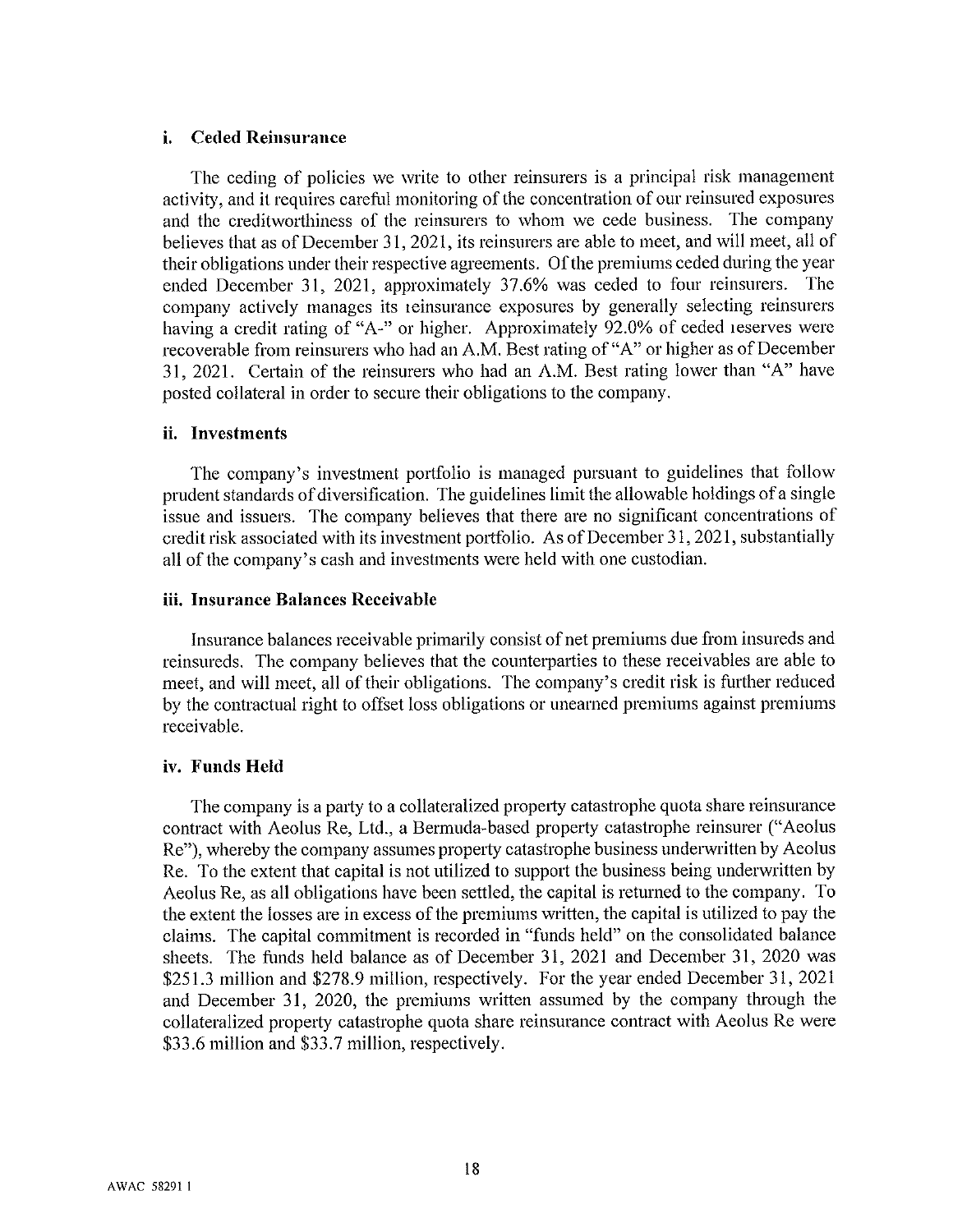#### D. Investment in Assets in Accordance with the Prudent Person Principles of the Code of Conduct

The company adheres to an Investment Policy Statement that is consistent with the prudent person principle in accordance with the Authority's Insurance Code of Conduct. The objectives of the investment portfolio are to: ensure preservation of invested capital for policyholder protection, always providing sufficient liquidity for the payment of claims and other policy obligations and operating items; invest with a value approach over a long-term time horizon; and comply with regulatory guidelines and legislation applicable to investments.

#### E. Stress Testing and Sensitivity Analysis to Assess Material Risks

Allied World Bermuda conducts stress and scenario tests required by the Authority and such other stress and scenario tests as it deems prudent as part of its risk management activities. Based on the latest stress testing results, management of the company believes that it has sufficient capital and liquidity to comply with the contractual obligations of the organization and regulatory requirements upon experiencing losses within its risk tolerance.

The following stress and scenario tests were evaluated according to the specifications of the Authority:

#### *i.* Financial Market Scenarios

- Severe Decline in Equity Prices
- Alternative Investments and Real Estate
- Extreme Widening of U.S. Yield Curve
- General Widening of Credit Spreads
- Combination of above four scenarios
- Foreign Currency Shocks
- Escalation of European Sovereign Risk
- $\bullet$ **Inflation Risk**

#### ii. Underwriting Loss - Modelled Realistic Disaster Scenarios

- Northeast Hurricane
- Carolinas Hurricane
- Miami-Dade Hurricane
- Pinellas County Hurricane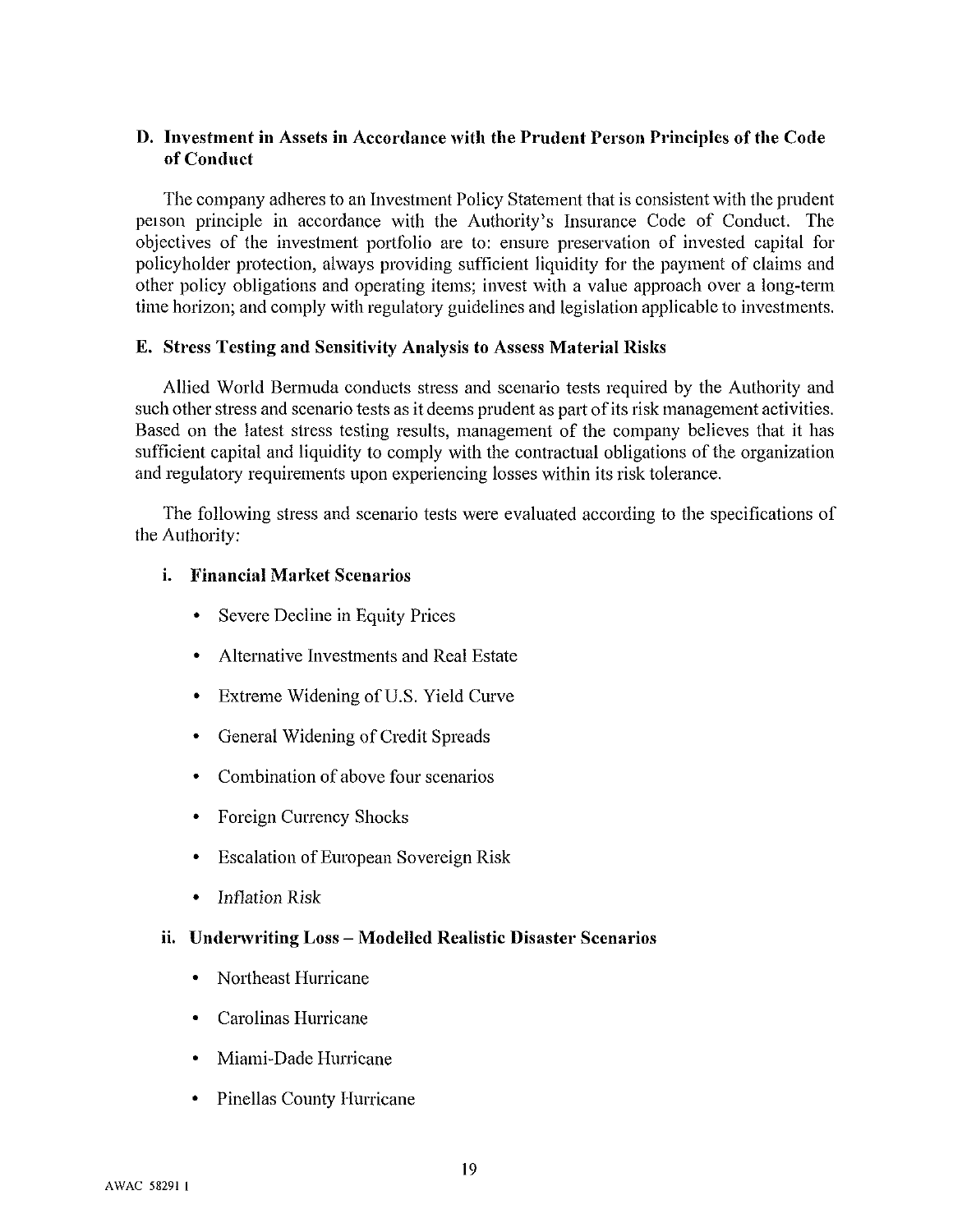- Gulf (Texas) Windstorm
- Los Angeles Earthquake
- San Francisco Earthquake
- New Madrid Earthquake
- European Windstorm  $\bullet$
- Japanese Typhoon  $\bullet$
- Japanese Earthquake  $\bullet$

#### iii. Underwriting Loss - Non-modelled Realistic Disaster Scenarios

- Aviation Collision
- Marine Collision in Prince William  $\bullet$
- U.S. Oil Spill
- U.S. Tornadoes
- Australian Flooding
- Australian Wildfires

#### iv. Other Scenarios

- **Rating Downgrade**  $\bullet$
- Worst-case Annual Aggregate Catastrophe Loss Scenario
- Cyber Risk
- Terrorism
- New Latent Liability  $\bullet$
- **Reverse Stress Test**  $\bullet$

#### v. COVID-19 Pandemic

In March 2020, the Coronavirus (a/k/a COVID-19) outbreak was declared a global pandemic and has since caused significant disruption to the U.S. and global economies. The Company continues to closely monitor the developments and potential impact on the Company's business, operations and investments  $(e.g.,$  asset prices, capital and liquidity positions, and insurance exposures). Since the start of the pandemic through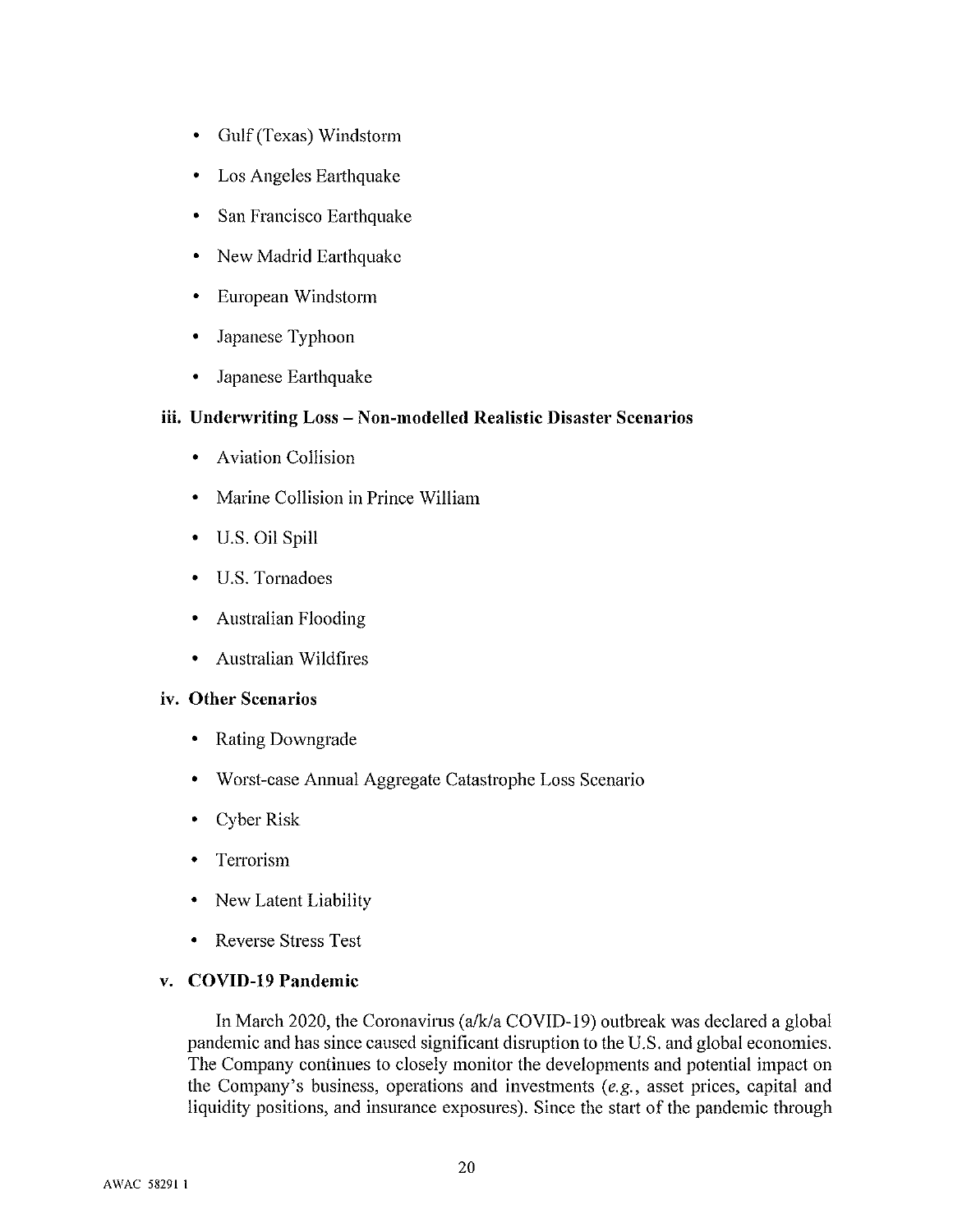year end December 31, 2021, the Company incurred \$140.2 million, net of reinstatement premium, of COVID-19 insurance related losses.

#### 4. Solvency Valuation

#### A. Valuation Basis, Assumptions and Methods to Derive the Value of Each Asset Class

The company has adopted the valuation principles outlined by the Authority's "Guidance" Note for Statutory Reporting Regime" for the reporting period's statutory filing. The assets and liabilities (other than technical provisions) were assessed and included in the Economic Balance Sheet at fair value in line with the U.S. GAAP principles adopted by the company. The significant economic valuation principles used for assets are as follows:

#### i. Cash and Cash Equivalents

Cash and cash equivalents include amounts held in banks, time deposits, commercial paper, discount notes and U.S. Treasury Bills with maturities of less than three months from the date of purchase.

#### ii. Investments

#### Asset classes using fair values based on quoted market for identical instruments exchanged in active markets (Level 1 fair value determination under U.S. GAAP):

- ÷. U.S. government and government agencies
- Common stocks that are based on published quotes in active markets
- Non-U.S. government and government agencies that are based on published quotes in active markets

Fair values based on directly or indirectly observable inputs such as quoted prices for similar financial instruments exchanged in active markets, quoted prices for identical or similar financial instruments exchanged in active markets and other market observable inputs (Level 2 fair value determination under U.S. GAAP):

- Non-U.S. government and government agencies
- States, municipalities and political subdivisions
- Corporate debt
- Asset-backed securities
- Foreign exchange contracts
- Total return swaps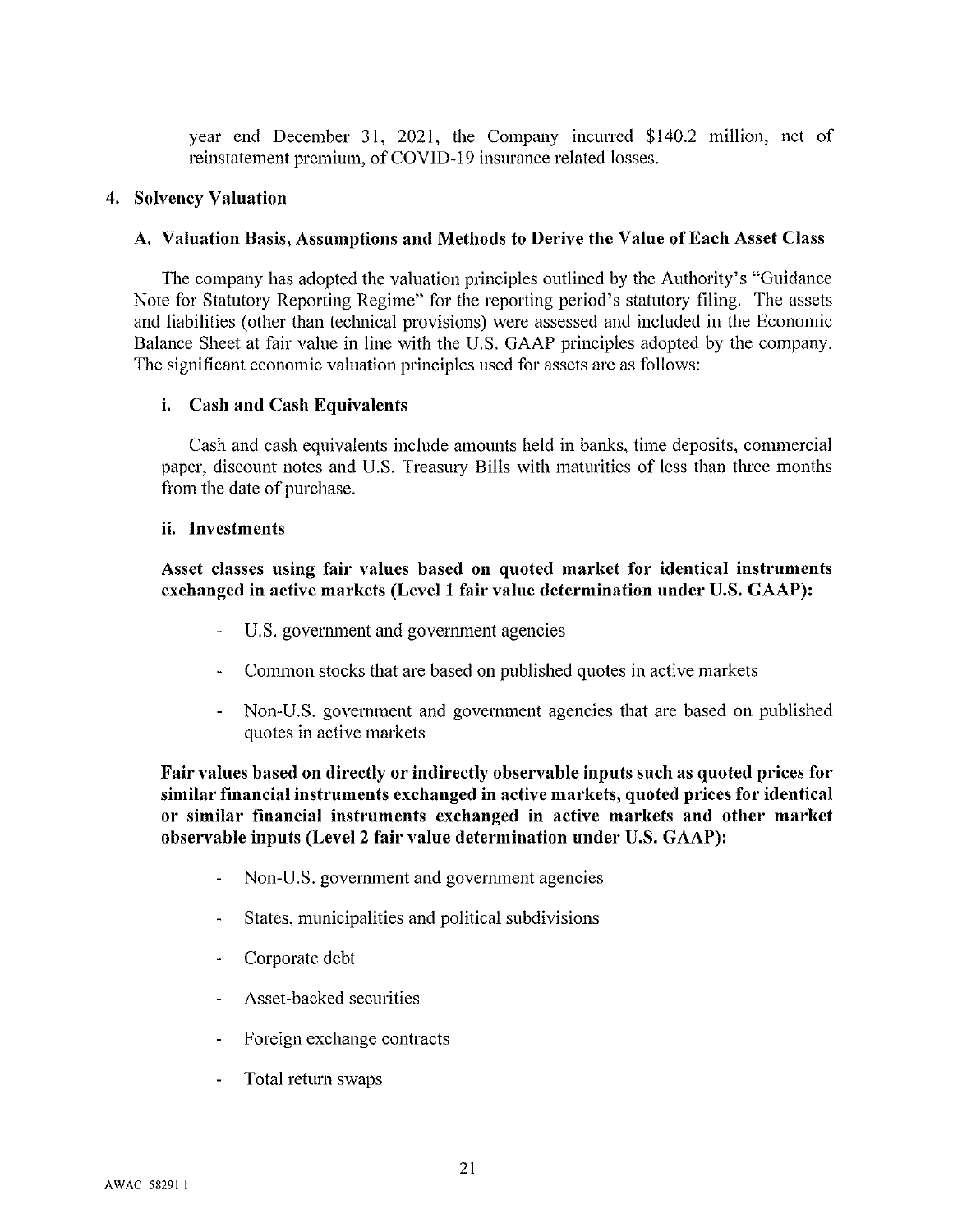- Common stocks where prices are obtained from market exchanges in active markets
- Senior notes
- Other long-term debt

#### Fair values based on unobservable inputs (Level 3 fair value determination under U.S. GAAP):

- Corporate debt and asset-backed securities: Fair value is based on broker-dealer quotes that are not substantiated with observable inputs.
- Equity Securities: The Company has certain securities that are valued by Fairfax. When fair value is determined by Fairfax, the fair value is determined by reference to various valuation measures for comparable companies and transactions, including relevant valuation multiples. Preferred stocks are priced using a combination of independent pricing service providers and internal valuation models that rely on directly or indirectly observable inputs.
- **Real Estate:** The Company engaged a third-party valuator to determine the fair value of the investment.
- **Loans:** The fair value of the loans are calculated using a discounted cash flow approach.
- **Derivative Instruments:** The fair value of the insurance and reinsurance contracts are based on an internal model that estimates the expected value based on multiple scenarios (*i.e.*, Monte-Carlo simulation) and discounted back to current value.

#### B. Valuation Basis, Assumptions and Methods to Derive the Value of Technical **Provisions**

Insurance technical provisions are valued based on best estimate cash flows, adjusted to reflect the time value of money using a risk-free discount rate term structure with an appropriate illiquidity adjustment. In addition, there is a risk margin to reflect the inherent uncertainty contained in the underlying cash flows which is calculated using the cost of capital approach and a risk-free discount rate term structure. The discount rate term structures are prescribed by the Authority for each reporting period.

The best estimate for the loss and loss expense provision is calculated by using U.S. GAAP reserves as the starting point and then performing a series of adjustments, including:

- Removal of prudence margins;
- Incorporation of expected reinsurance counterparty defaults;
- Incorporation of events not in data;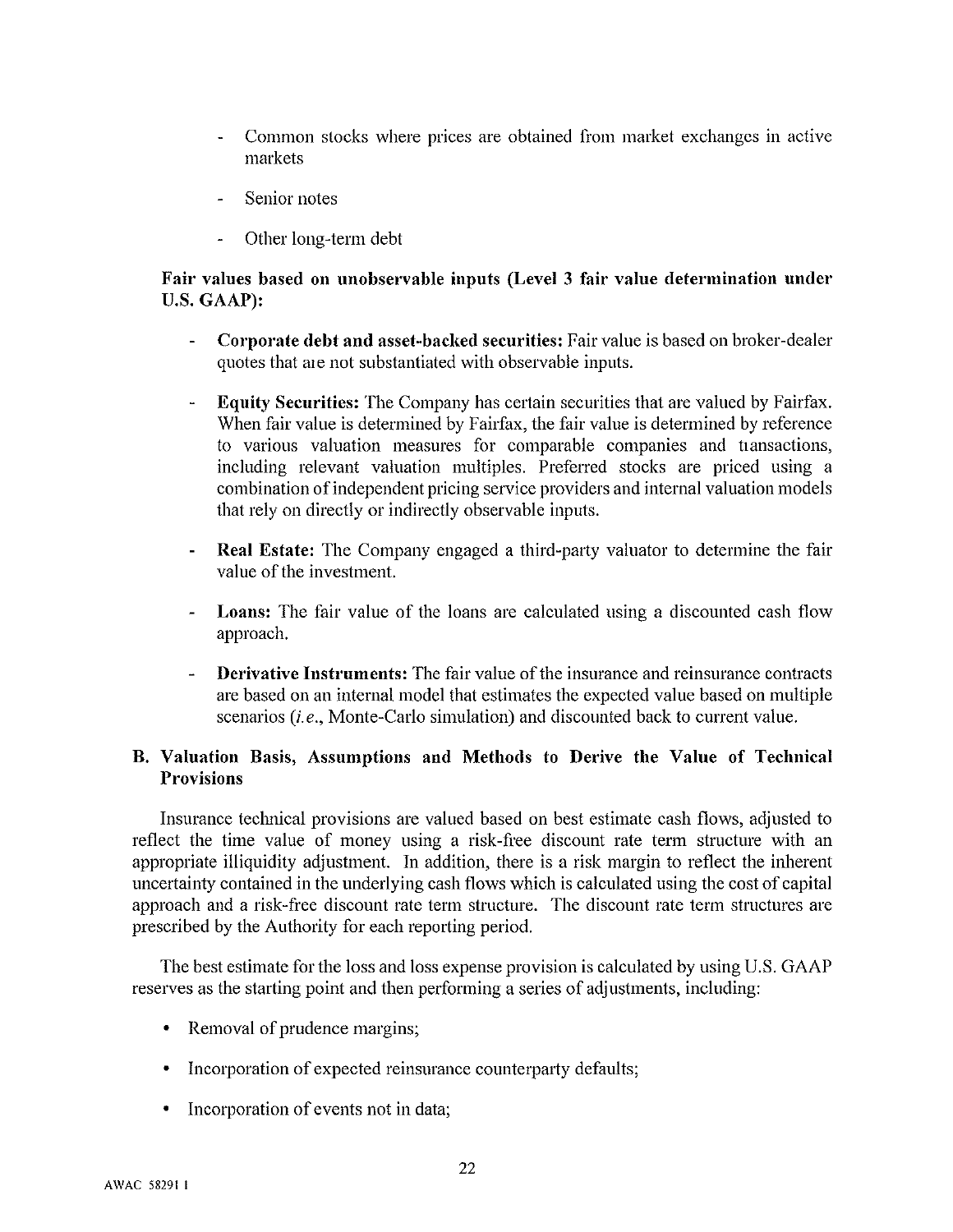- Other adjustments related to consideration for investment expenses, etc.; and
- Discounting of cash flows.

The best estimate for the premium provision is calculated by using the unearned premium reserve on a U.S. GAAP basis, adjusting for bound but not incepted business as at December 31, 2021 and December 31, 2020 and applying expected future loss ratios, expense ratios and appropriate claims pay-out patterns to derive cash flows, which are then discounted.

At December 31, 2021 and December 31, 2020, the total technical provisions are as follows:

| <b>Technical</b>      | 2021      | 2020      |
|-----------------------|-----------|-----------|
| <b>Provision</b>      |           |           |
| <b>Loss Provision</b> | \$5,420.5 | \$4,764.9 |
| Premium Provision     | 303.6     | 248.3     |
| <b>Risk Margin</b>    | 603.0     | 528.9     |
| Total                 | \$6,327.1 | \$5,542.1 |

#### C. Description of Recoverables from Reinsurance Contracts

The company purchases reinsurance from third-party reinsurance companies to reduce its net exposure to losses. Reinsurance provides for recovery of a portion of gross losses and loss expenses from these reinsurers. The company remains liable to the extent that its reinsurers do not meet their obligations under the related reinsurance contracts. The company therefore regularly evaluates the financial condition of its reinsurers and monitors concentration of credit risk. The company believes that as of December 31, 2021, its reinsurers are able to meet, and will meet, all of their obligations under their respective agreements.

The following tables show the reinsurance recoverable by A.M. Best Financial Strength Ratings classification at the end of the reporting period. This methodology has been selected to align with the ratings bands used by the Authority.

| A.M. Best                  | Reinsurance Recoverable* |           |  |
|----------------------------|--------------------------|-----------|--|
| Rating                     | 2021                     | 2020      |  |
| Superior $(A^{++}, A^{+})$ | \$1,813.9                | \$1,378.3 |  |
| Excellent $(A, A-)$        | 868.3                    | 1,002.2   |  |
| Good $(B++, B+)$           | 0.1                      |           |  |
| Subtotal                   | \$2,682.3                | \$2,380.5 |  |
| <b>NR</b>                  | 59.0                     | 63.1      |  |
| <b>Total</b>               | \$2,741.3                | \$2,443.6 |  |

\* This represents the insurance technical provision for the reinsurance recoverable on loss reserves determined in accordance with the insurance prudential standards issued by the Authority.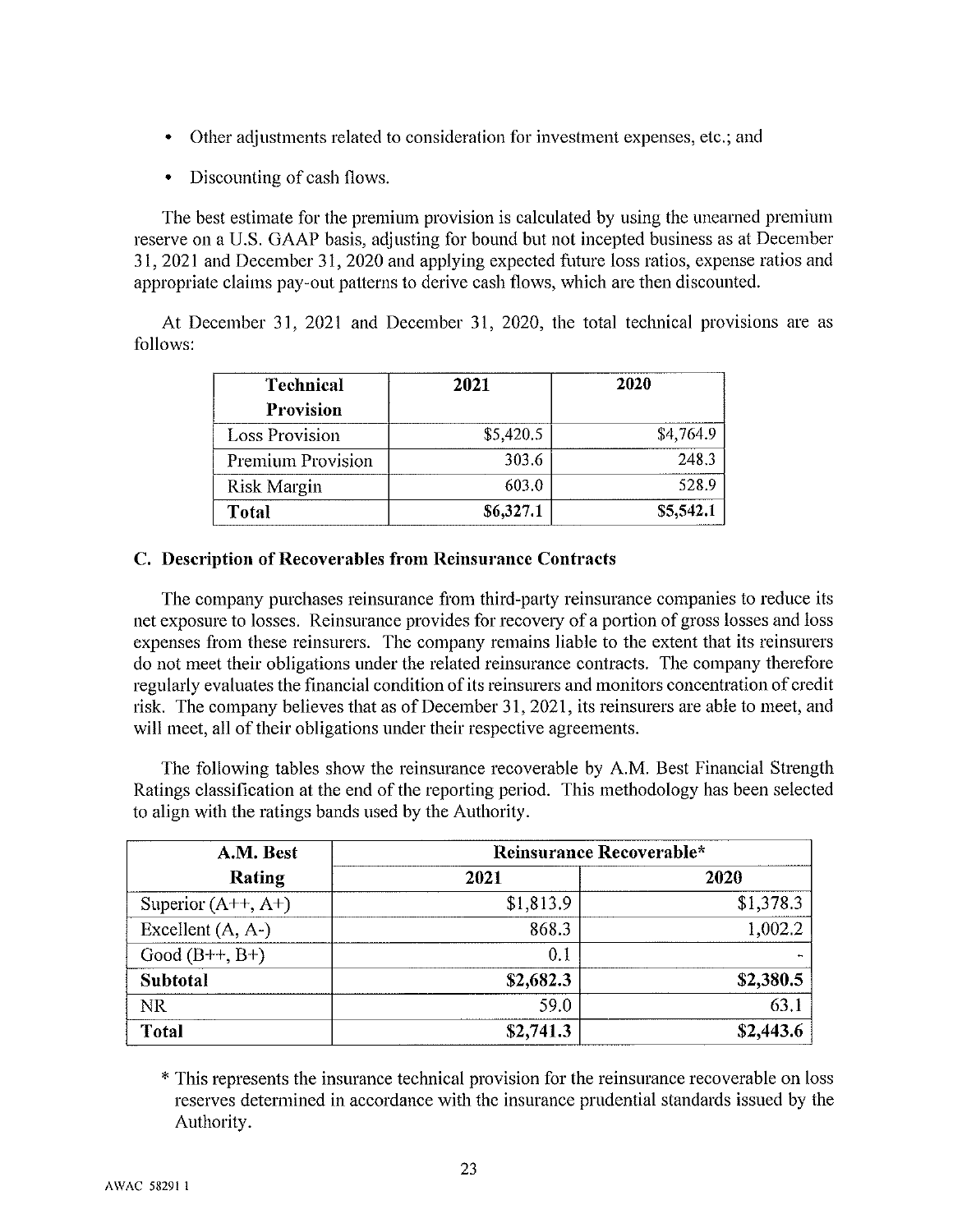#### D. Valuation Basis, Assumptions and Methods to Derive the Value of Other Liabilities

Similar to the valuation principles for assets, the company's liabilities follow the valuation principles outlined by the Authority's "Guidance Note for Statutory Reporting Regime" which values liabilities on a fair value basis. All other liabilities (with the exception of investment derivative instruments) are valued on a U.S. GAAP basis, and settlements not expected to be settled within a year are discounted using the prescribed discount rates provided by the Authority as at December 31, 2021. Investment derivative instruments are valued at quoted market prices. In the absence of an active market, prices are based on observable market inputs.

#### E. Any Other Material Information

No additional material information to report.

#### 5. Capital Management

#### A. Eligible Capital

#### *i.* Description of the Capital Management Policy and Process to Determine Capital Needs for Business Planning, How Capital is Managed and any Material Changes **During the Reporting Period**

The primary capital management objectives of the company are to:

- Maintain a strong capital base to support the development of its business and to meet regulatory and rating agency capital requirements at all times;
- Enable the company to achieve its target ratings considering its risk profile; and
- Optimize the capital structure and efficiently allocate capital.

The company seeks to return excess capital to its parent on a timely basis without compromising the other objectives listed above.

The company evaluates its ability to increase capital, if needed, through capital and debt markets.

The company has an active capital management process to ensure it meets regulatory capital requirements and rating agency expectations while optimizing capital efficiency by returning excess capital to its parent.

To maintain a strong capital base, the company identifies, assesses, manages and monitors the various risk sources it faces in the course of business, both currently and as anticipated over a three-year planning horizon. The company produces an annual capital management plan which sets out capital targets over a three-year business planning horizon. The intention of the plan is to ensure the company meets its regulatory capital requirements and other business expectations, such as dividend payments to its parent. Surplus capital is returned via cash dividends.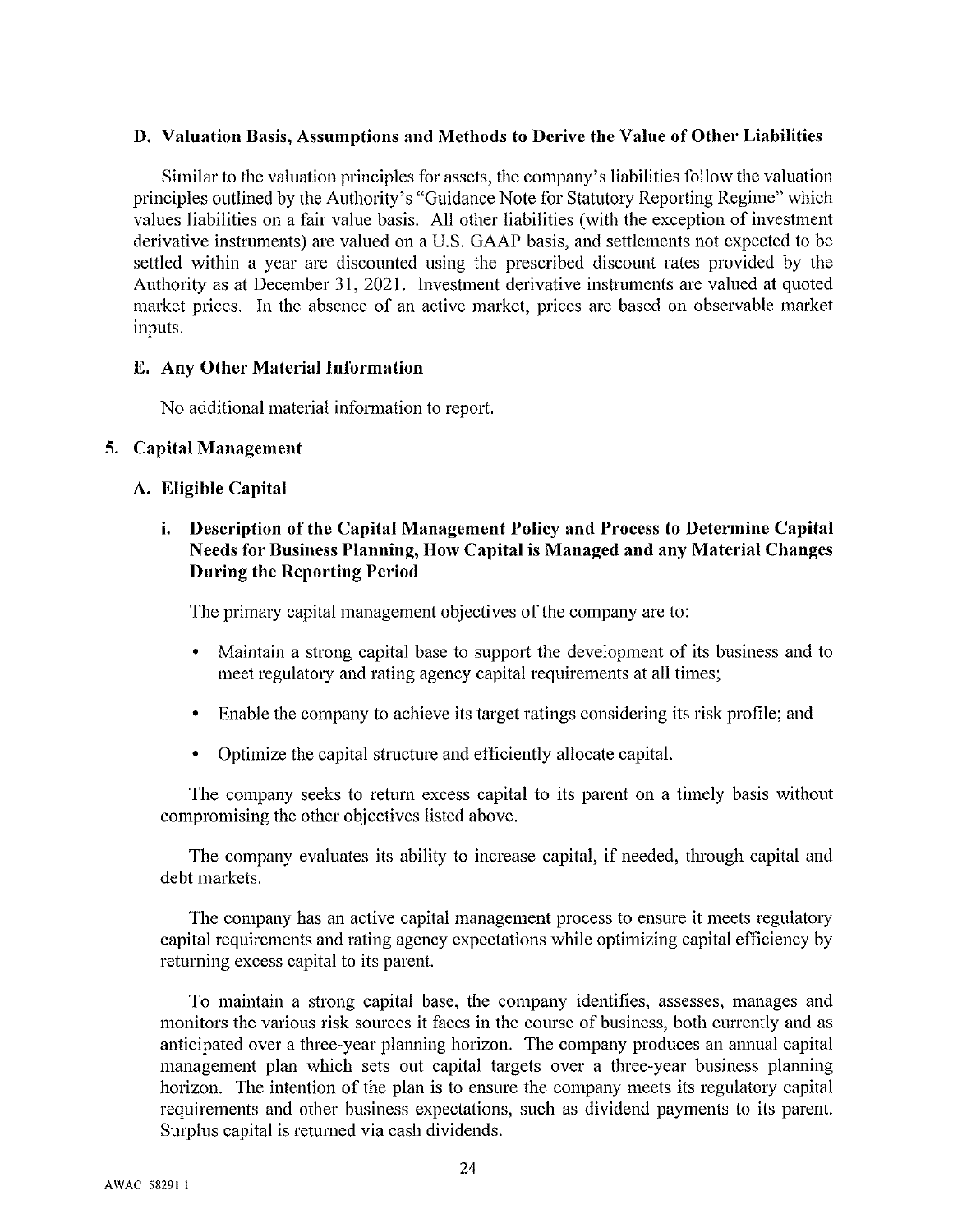The capital plan takes into consideration:

- The company's risk profile, including an assessment of the current and anticipated future material risks faced by the company, the strength of the organization's enterprise risk management, capital measures derived from proprietary and vendor models, qualitative risks, stress testing and liquidity;
- The business and strategic plan, budget and goals;  $\bullet$
- Applicable regulations and the company's capital management goals; and
- Multiple financial market scenarios.

The company's capital and risk management strategy are primarily unchanged over the prior year.

#### ii. Eligible Capital by Tier

The following table shows eligible capital by tier:

| <b>Tier</b>       | 2021      | 2020      |
|-------------------|-----------|-----------|
| Tier 1            | \$3,347.4 | \$2,691.9 |
| Tier <sub>2</sub> | 588.4     | 459.      |
| Tier 3            | -         |           |
| <b>Total</b>      | \$3,935.8 | \$3,151.0 |

Tier 1 capital includes fully paid common shares, statutory economic surplus, less treasury shares and excess encumbered assets.

Tier 2 capital comprises the excess encumbered assets allocated from Tier 1.

#### iii. Eligible Capital by Regulatory Limitations

The company is required to maintain available statutory capital and surplus of an amount that is equal to or exceeds the value of its minimum margin of solvency ("MMS"). Tier 1 capital shall not be less than 80% of the company's MMS and Tier 2 capital shall not be more than 25% of Tier 1 capital.

The company is also required to maintain available statutory capital and surplus of an amount that is equal to or exceeds the value of its enhanced capital requirement ("ECR"). Tier 1 capital shall not be less than 60% of the company's ECR and Tier 2 capital shall not be more than 66.67% of Tier 1 capital.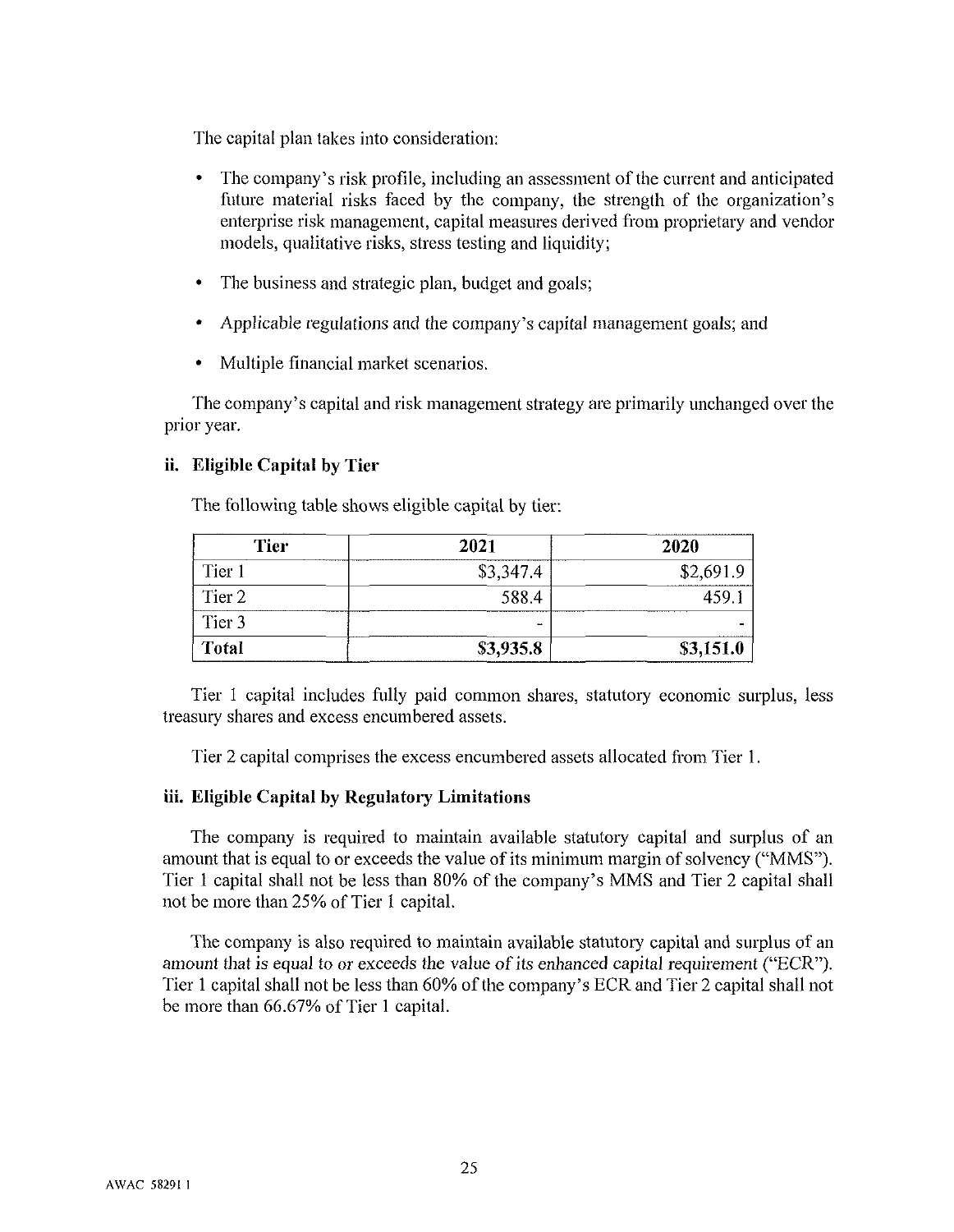| <b>Tier</b><br>2021 |                          |                          | 2020           |                |  |
|---------------------|--------------------------|--------------------------|----------------|----------------|--|
|                     | Applied to MMS           | Applied to ECR           | Applied to MMS | Applied to ECR |  |
| Tier 1              | \$3,347.4                | \$3,347.4                | \$2,691.9      | \$2,691.9      |  |
| Tier 2              | 588.4                    | 588.4                    | 459.1          | 459.1          |  |
| Tier <sub>3</sub>   | $\overline{\phantom{a}}$ | $\overline{\phantom{a}}$ |                |                |  |
| <b>Total</b>        | \$3,935.8                | \$3,935.8                | \$3,151.0      | \$3,151.0      |  |

The following table shows eligible capital by regulatory limitations:

#### iv. Confirmation of Eligible Capital that is Subject to Transitional Arrangements

Allied World Bermuda has not issued any senior notes that are subject to the transitional arrangements under the Eligible Capital Rules.

#### v. Identification of Factors Affecting Encumbrances Affecting on the Availability and Transferability of Capital to Meet the ECR

Allied World Bermuda uses trust accounts primarily to meet security requirements for inter-company and certain reinsurance transactions. We also have cash and cash equivalents and investments on deposit with various state or government insurance departments or pledged in favor of ceding companies in order to comply with reinsurance contract provisions and relevant insurance regulations. In addition, Allied World Bermuda currently has access to a \$900.0 million uncommitted letter of facility with Citibank Europe plc. This facility is used to provide security to reinsureds and is collateralized by us to the extent of letters of credit outstanding at any given time.

Security arrangements with ceding insurers may subject our assets to security interests or require that a portion of our assets be pledged to, or otherwise held by, third parties. Our letter of credit facility is fully collateralized by assets held in a custodial account at The Bank of New York Mellon pledged in favor of Citibank Europe plc. Although the investment income derived from our assets while held in trust accrues to our benefit, the investment of these assets is governed by the terms of the letter of credit facility or the investment regulations of the state or territory of domicile of the ceding insurer, which may be more restrictive than the investment regulations otherwise applicable to us. The restrictions may result in lower investment yields on these assets, which may adversely affect our profitability.

As of December 31, 2021 and December 31, 2020, \$1,644.0 million and \$1,843.6 million, respectively, of cash and cash equivalents and investments were deposited, pledged or held in escrow accounts in favor of ceding companies and other counterparties or government authorities to comply with reinsurance contract provisions and insurance laws.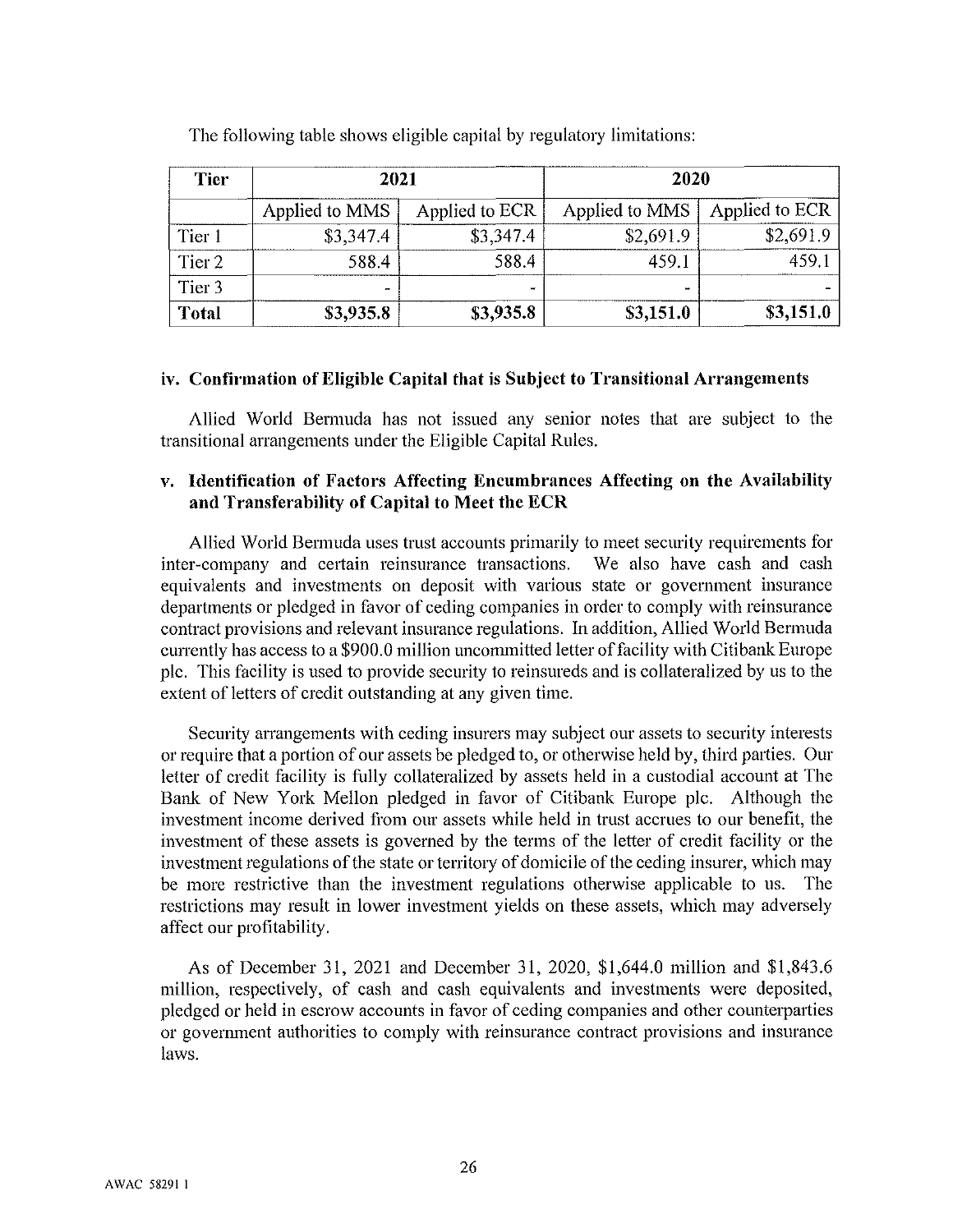In addition, as of December 31, 2021 and December 31, 2020, \$694.4 million and \$615.2 million, respectively, of cash and cash equivalents and investments were pledged as collateral for our credit facilities.

We do not currently anticipate that the restrictions on liquidity resulting from assets committed in trust accounts or to collateralize the letter of ciedit facilities will have a material impact on our ability to carry out our normal business activities.

#### vi. Identification of Ancillary Capital Instruments Approved by the Authority

Allied World Bermuda has no capital instruments that are approved by the Authority as Tier 2 ancillary capital.

#### vii. Identification of Differences in Shareholder's Equity as stated in the Financial **Statements versus Available Statutory Capital and Surplus**

Other than the impact of employing statutory-based technical provision valuation techniques, significant differences between U.S. GAAP shareholder equity and available statutory capital and surplus include the adjustments in available statutory capital for goodwill and other intangible assets, prepayments and deferred taxes.

#### **B. Regulatory Capital Requirements**

#### i. ECR and MMS Requirements at the End of the Reporting Period

The following are the amounts of the ECR and MMS at the end of the reporting period:

|          | December 31, 2021 | December 31, 2020 |
|----------|-------------------|-------------------|
| 84 N.A S | \$637             | \$521.            |
|          |                   | \$2,086.7         |

#### ii. Identification of any Non-Compliance with the MMS and the ECR

Allied World Bermuda was compliant with the MMS and ECR requirement at the end of the reporting period.

#### iii. Description of the Amount and Circumstances Surrounding the Non-Compliance, the Remedial Measures and Their Effectiveness

Not applicable.

#### iv. Where the Non-Compliance is Not Resolved, a Description of the Amount of the Non-Compliance

Not applicable.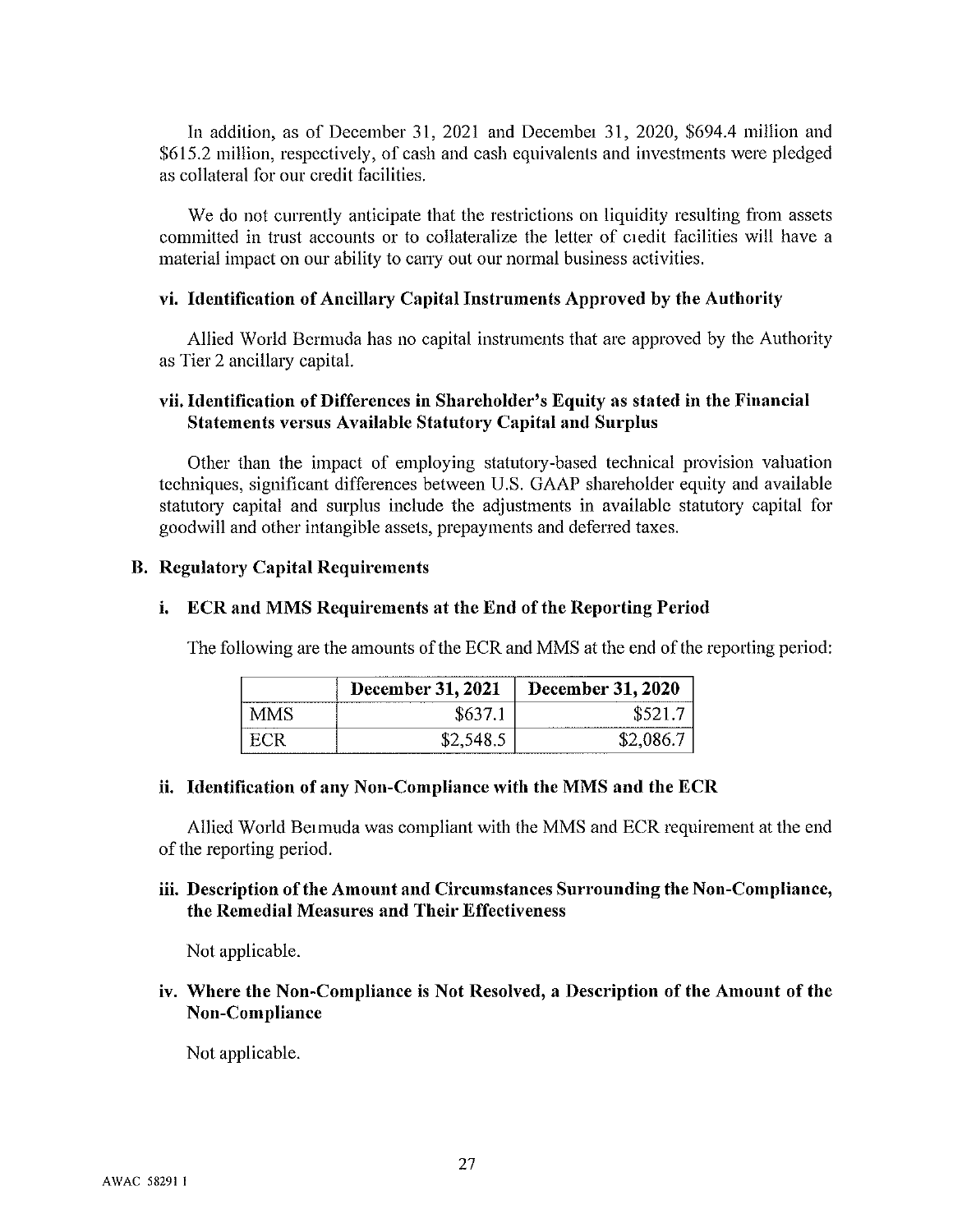# C. Approved Internal Capital Model

Not applicable. Allied World Bermuda has not applied to have its internal capital model approved to determine regulatory capital requirements.

#### 6. Subsequent Events

Not applicable.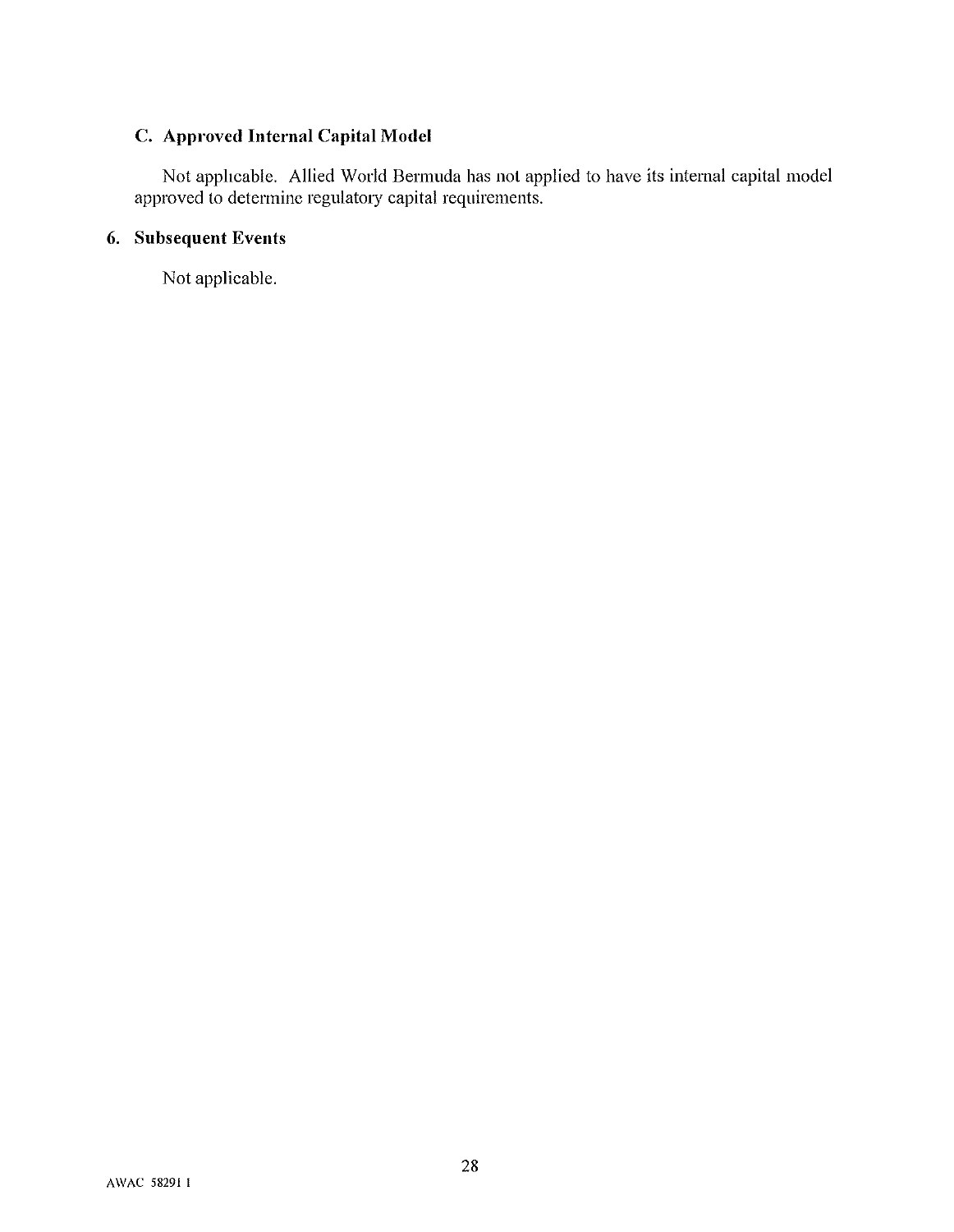### **Declaration on Financial Condition Report**

We declare that to the best of our knowledge and belief, as of April 29, 2022, this Financial Condition Report fairly represents the financial condition of the insurance group in all material respects.

### ALLIED WORLD ASSURANCE COMPANY, LTD

ki | 1<br>h | 1 1 -

Colm Singleton Head of Bermuda Office

Michael Cann Vice President, Bermuda Controller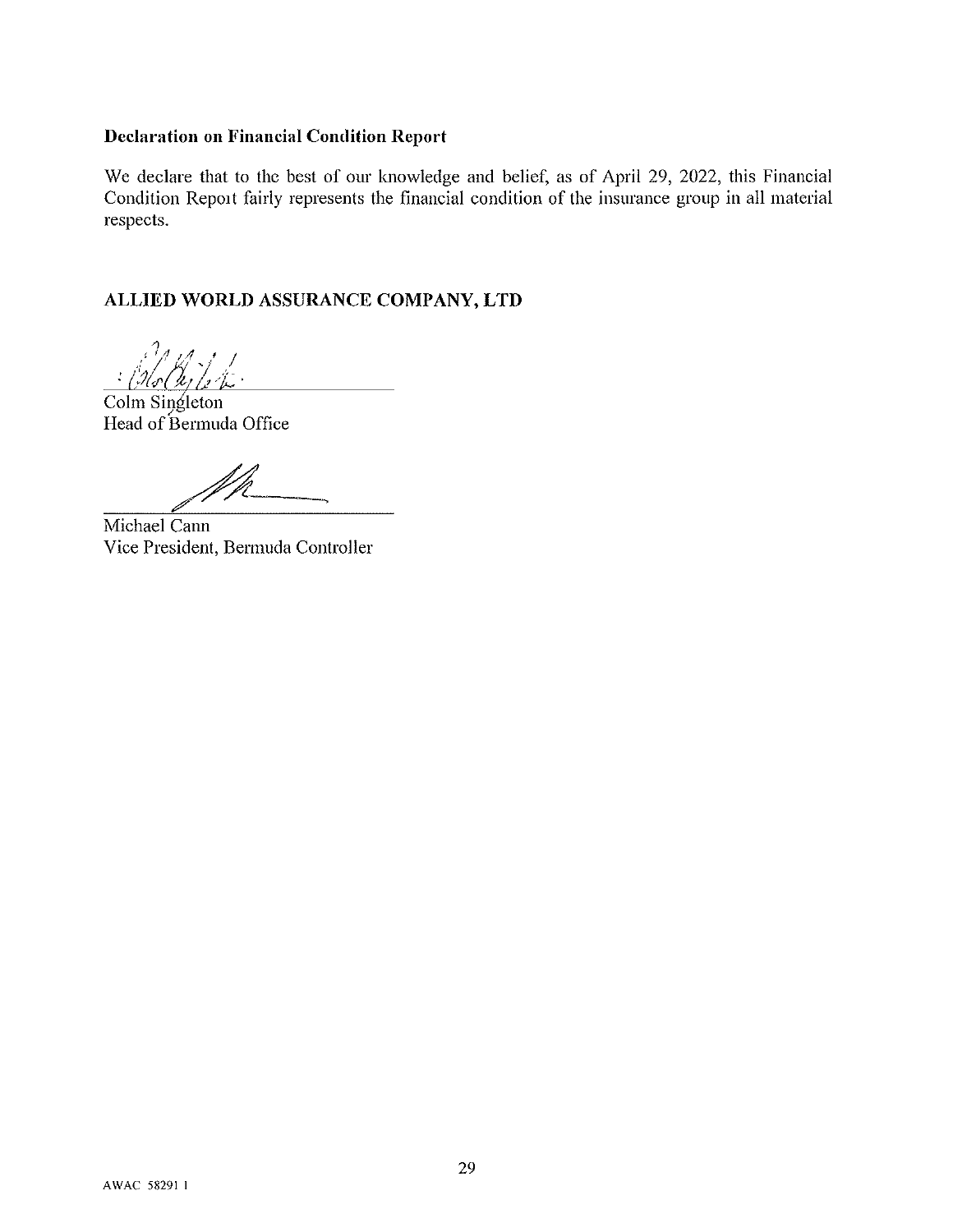## Exhibit A

# **Organizational Chart**